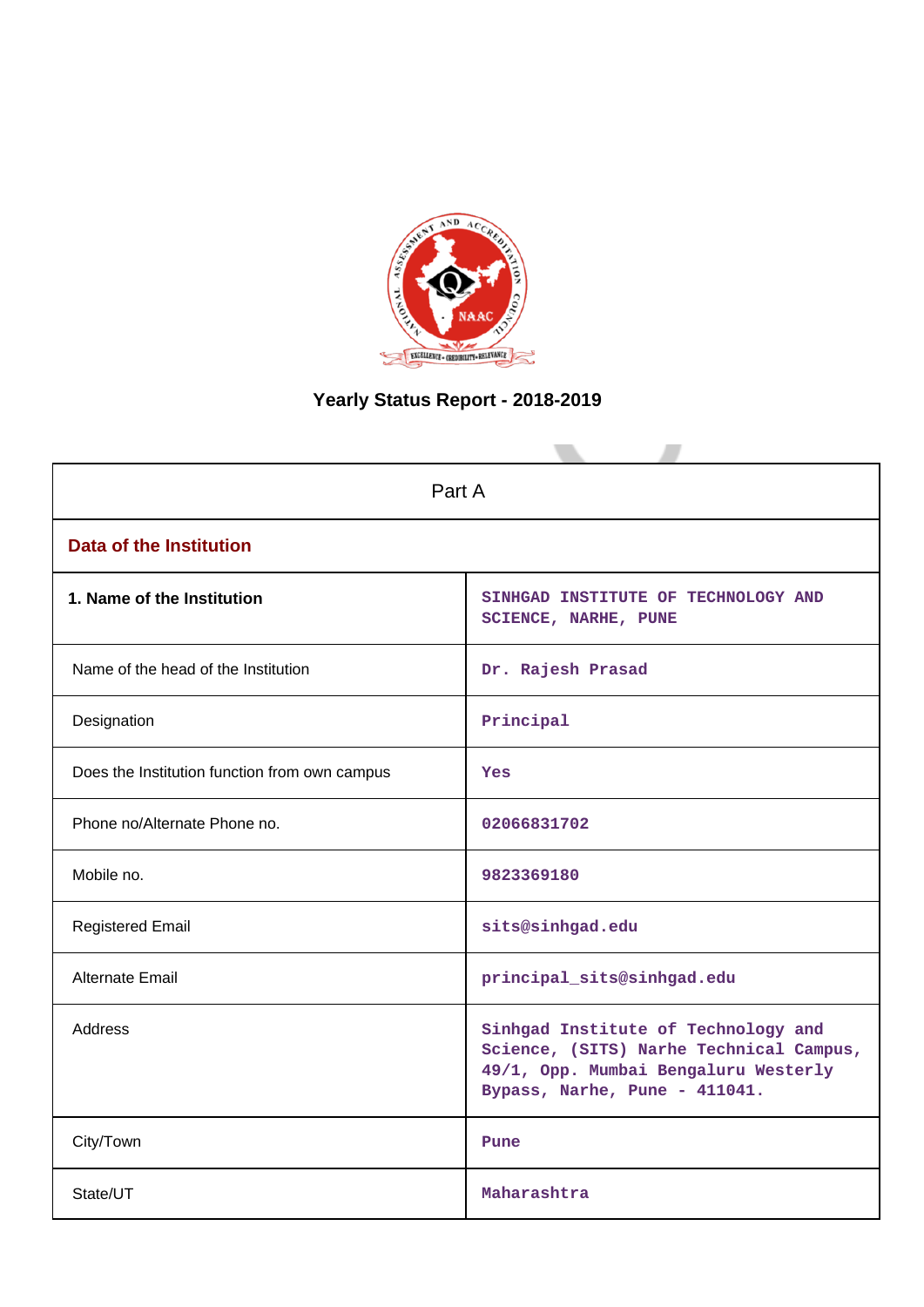|                                                                          | Pincode                                                  |                                                |                                                                                                | 411041                                                                     |                             |             |  |
|--------------------------------------------------------------------------|----------------------------------------------------------|------------------------------------------------|------------------------------------------------------------------------------------------------|----------------------------------------------------------------------------|-----------------------------|-------------|--|
|                                                                          | 2. Institutional Status                                  |                                                |                                                                                                |                                                                            |                             |             |  |
|                                                                          | Affiliated / Constituent                                 |                                                |                                                                                                | Affiliated                                                                 |                             |             |  |
|                                                                          | Type of Institution                                      |                                                |                                                                                                | Co-education                                                               |                             |             |  |
|                                                                          | Location                                                 |                                                |                                                                                                | Rural                                                                      |                             |             |  |
|                                                                          | <b>Financial Status</b>                                  |                                                |                                                                                                | private                                                                    |                             |             |  |
|                                                                          |                                                          | Name of the IQAC co-ordinator/Director         |                                                                                                |                                                                            | Dr. Vandana Milind Rohokale |             |  |
|                                                                          | Phone no/Alternate Phone no.                             |                                                |                                                                                                | 02066831720                                                                |                             |             |  |
|                                                                          | Mobile no.                                               |                                                |                                                                                                | 9689922524                                                                 |                             |             |  |
|                                                                          | <b>Registered Email</b>                                  |                                                |                                                                                                | hodetc_sits@sinhgad.edu                                                    |                             |             |  |
|                                                                          | Alternate Email                                          |                                                |                                                                                                | vrohokale@sinhgad.edu                                                      |                             |             |  |
|                                                                          | 3. Website Address                                       |                                                |                                                                                                |                                                                            |                             |             |  |
|                                                                          |                                                          | Web-link of the AQAR: (Previous Academic Year) |                                                                                                | https://drive.google.com/file/d/1GenlMw<br>KYoUX3IhDCRdcdapsFWtQLOF5X/view |                             |             |  |
|                                                                          | 4. Whether Academic Calendar prepared during<br>the year |                                                |                                                                                                | Yes                                                                        |                             |             |  |
| if yes, whether it is uploaded in the institutional website:<br>Weblink: |                                                          |                                                | http://cms.sinhqad.edu/media/471754/aca<br>demic%20calender%20mech%202019-20%20sem<br>%20i.pdf |                                                                            |                             |             |  |
|                                                                          | <b>5. Accrediation Details</b>                           |                                                |                                                                                                |                                                                            |                             |             |  |
|                                                                          |                                                          |                                                |                                                                                                |                                                                            |                             |             |  |
|                                                                          | Cycle                                                    | Grade                                          | <b>CGPA</b>                                                                                    | Year of<br>Accrediation                                                    | Validity                    |             |  |
|                                                                          |                                                          |                                                |                                                                                                |                                                                            | Period From                 | Period To   |  |
|                                                                          | $\mathbf{1}$                                             | $\, {\bf B}$                                   | 2.3                                                                                            | 2016                                                                       | $16 - Aug - 2016$           | 15-Aug-2021 |  |

**6. Date of Establishment of IQAC 01-Jan-2018**

**7. Internal Quality Assurance System**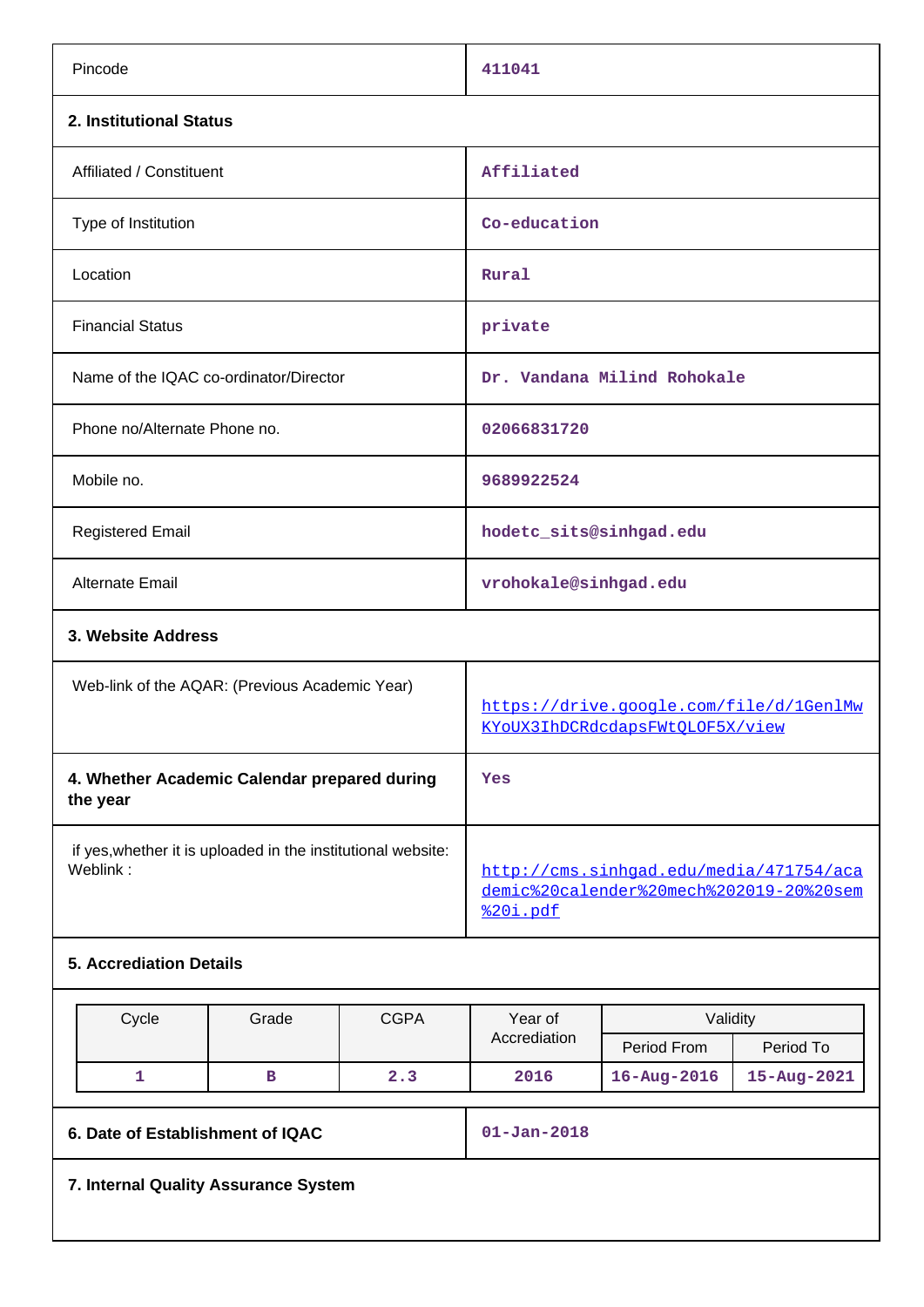| Quality initiatives by IQAC during the year for promoting quality culture                                                               |                                                 |  |                                   |  |                                          |   |  |
|-----------------------------------------------------------------------------------------------------------------------------------------|-------------------------------------------------|--|-----------------------------------|--|------------------------------------------|---|--|
| Item /Title of the quality initiative by<br><b>IQAC</b>                                                                                 |                                                 |  | Date & Duration                   |  | Number of participants/ beneficiaries    |   |  |
| Smart India Hackathon                                                                                                                   |                                                 |  | $02 - \text{Mar} - 2019$<br>2     |  |                                          | 6 |  |
| 8. Provide the list of Special Status conferred by Central/ State Government-<br>UGC/CSIR/DST/DBT/ICMR/TEQIP/World Bank/CPE of UGC etc. |                                                 |  |                                   |  |                                          |   |  |
| Institution/Departmen<br>t/Faculty                                                                                                      | Scheme                                          |  | <b>Funding Agency</b>             |  | Year of award with<br>Amount<br>duration |   |  |
|                                                                                                                                         |                                                 |  | No Data Entered/Not Applicable!!! |  |                                          |   |  |
|                                                                                                                                         |                                                 |  | No Files Uploaded !!!             |  |                                          |   |  |
| 9. Whether composition of IQAC as per latest<br><b>NAAC</b> guidelines:                                                                 | Yes                                             |  |                                   |  |                                          |   |  |
|                                                                                                                                         | Upload latest notification of formation of IQAC |  |                                   |  |                                          |   |  |
| 10. Number of IQAC meetings held during the<br>year :                                                                                   |                                                 |  | 4                                 |  |                                          |   |  |
| The minutes of IQAC meeting and compliances to the<br>decisions have been uploaded on the institutional<br>website                      |                                                 |  | Yes                               |  |                                          |   |  |
| Upload the minutes of meeting and action taken report                                                                                   |                                                 |  | <u>View File</u>                  |  |                                          |   |  |
| 11. Whether IQAC received funding from any of<br>the funding agency to support its activities<br>during the year?                       |                                                 |  | No                                |  |                                          |   |  |
| 12. Significant contributions made by IQAC during the current year(maximum five bullets)                                                |                                                 |  |                                   |  |                                          |   |  |

**IQAC works to add value to the regular academic activities by promoting variety of curricular and extracurricular activities including various technical exhibitions, workshops, seminars, and sports and cultural activities. • Value Addition Programs for undergraduate students on Internet of Things (IoT), Machine Learning, Data Science Using Python, Python Programming, Geometric Design and Tolerance, Ansys, etc. • IIT Spoken tutorials for second year, third year and final year undergraduate students are organized based on various programming languages such as C, C, Java, Python etc. • Guidance for Smart India Hackathon Process and Skill Upgradation. • PEO, PO, PSO, CO correlation and Attainment were done for each branch and each subject. • Feedback forms for Alumni, Parent, Industry guest external examiner were designed and Feedbacks were taken.**

[View File](https://assessmentonline.naac.gov.in/public/Postacc/Contribution/1287_Contribution.xlsx)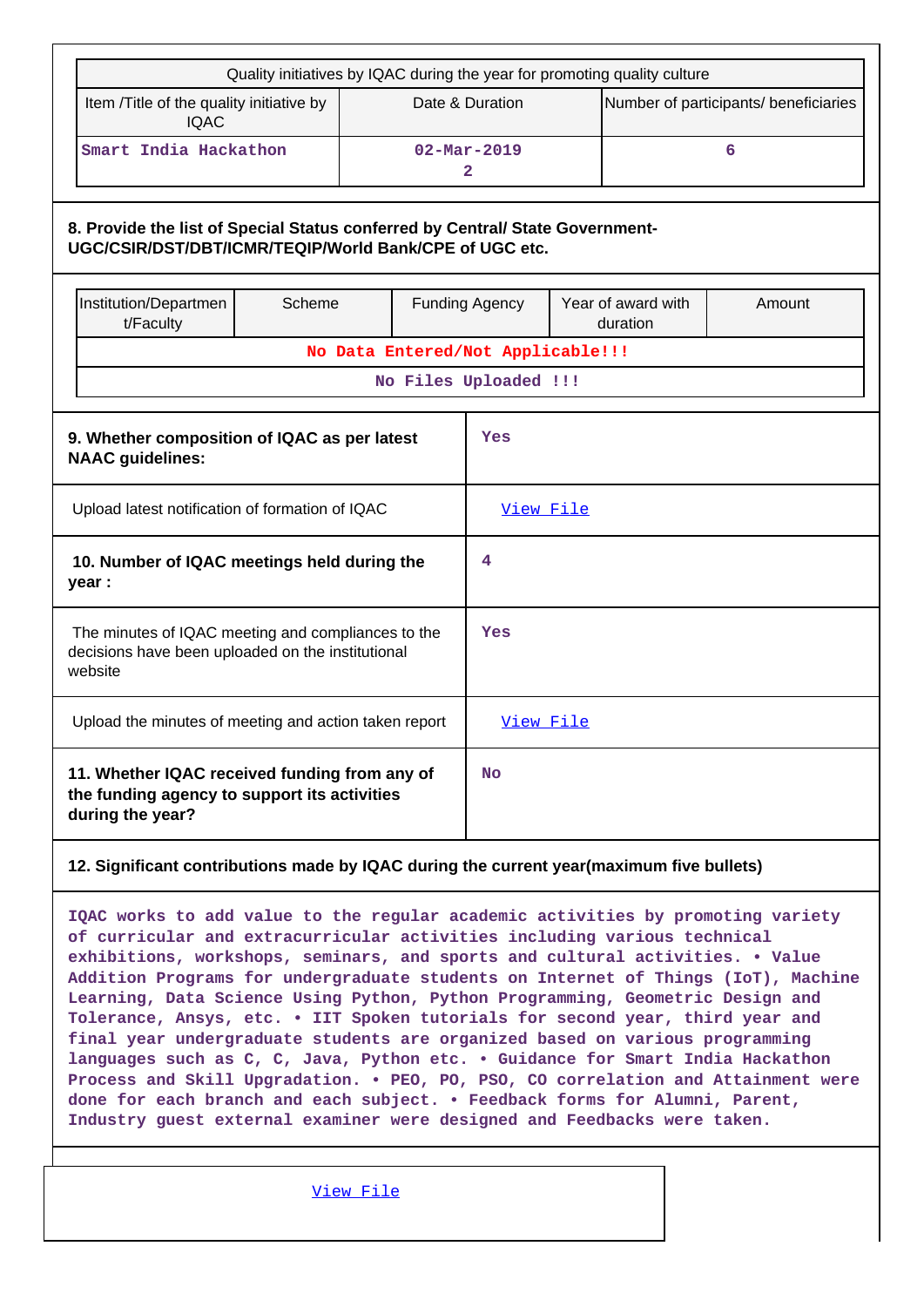### **13. Plan of action chalked out by the IQAC in the beginning of the academic year towards Quality Enhancement and outcome achieved by the end of the academic year**

|                            | Plan of Action                                                                            | Achivements/Outcomes |  |  |
|----------------------------|-------------------------------------------------------------------------------------------|----------------------|--|--|
|                            | Value Addition Programs for<br>Undergraduate Students                                     | <b>STP</b>           |  |  |
|                            |                                                                                           | View File            |  |  |
| body?                      | 14. Whether AQAR was placed before statutory                                              | Yes                  |  |  |
|                            | Name of Statutory Body                                                                    | <b>Meeting Date</b>  |  |  |
|                            | Academic Monitoring Committee (AMC)                                                       | $02 - May - 2019$    |  |  |
| assess the functioning?    | 15. Whether NAAC/or any other accredited<br>body(s) visited IQAC or interacted with it to | <b>No</b>            |  |  |
| AISHE:                     | 16. Whether institutional data submitted to                                               | Yes                  |  |  |
| Year of Submission         |                                                                                           | 2018                 |  |  |
| Date of Submission         |                                                                                           | $07 - Dec - 2018$    |  |  |
| <b>Information System?</b> | 17. Does the Institution have Management                                                  | <b>No</b>            |  |  |
|                            |                                                                                           | Part B               |  |  |

### **CRITERION I – CURRICULAR ASPECTS**

#### **1.1 – Curriculum Planning and Implementation**

 1.1.1 – Institution has the mechanism for well planned curriculum delivery and documentation. Explain in 500 words

 **Being the affiliated institute, the institute implements the curriculum prescribed by Savitribai Phule Pune University (SPPU). The SPPU provide the academic calendar for every semester. The university academic calendar provides date of commencement of the academic session, duration of semester, period of examinations like university practical/oral examinations and final semester examinations etc. Based on the university academic calendar, college prepares the academic calendar which provides detailing of the curriculum implementation. For effective implementation of the curriculum, the following process is developed and deployed. At the outset, the Principal of the college conducts meetings with the various department heads to develop strategies for effective implementation of the curriculum and accordingly academic calendar of institute get prepared. It mentions dates of commencement of the academic session, duration of semester, period of internal assessment tests like Unit tests, Prelim examination, mock practical/oral exam, mock online exams, final**

**semester examinations etc. Other activities like guest lectures,**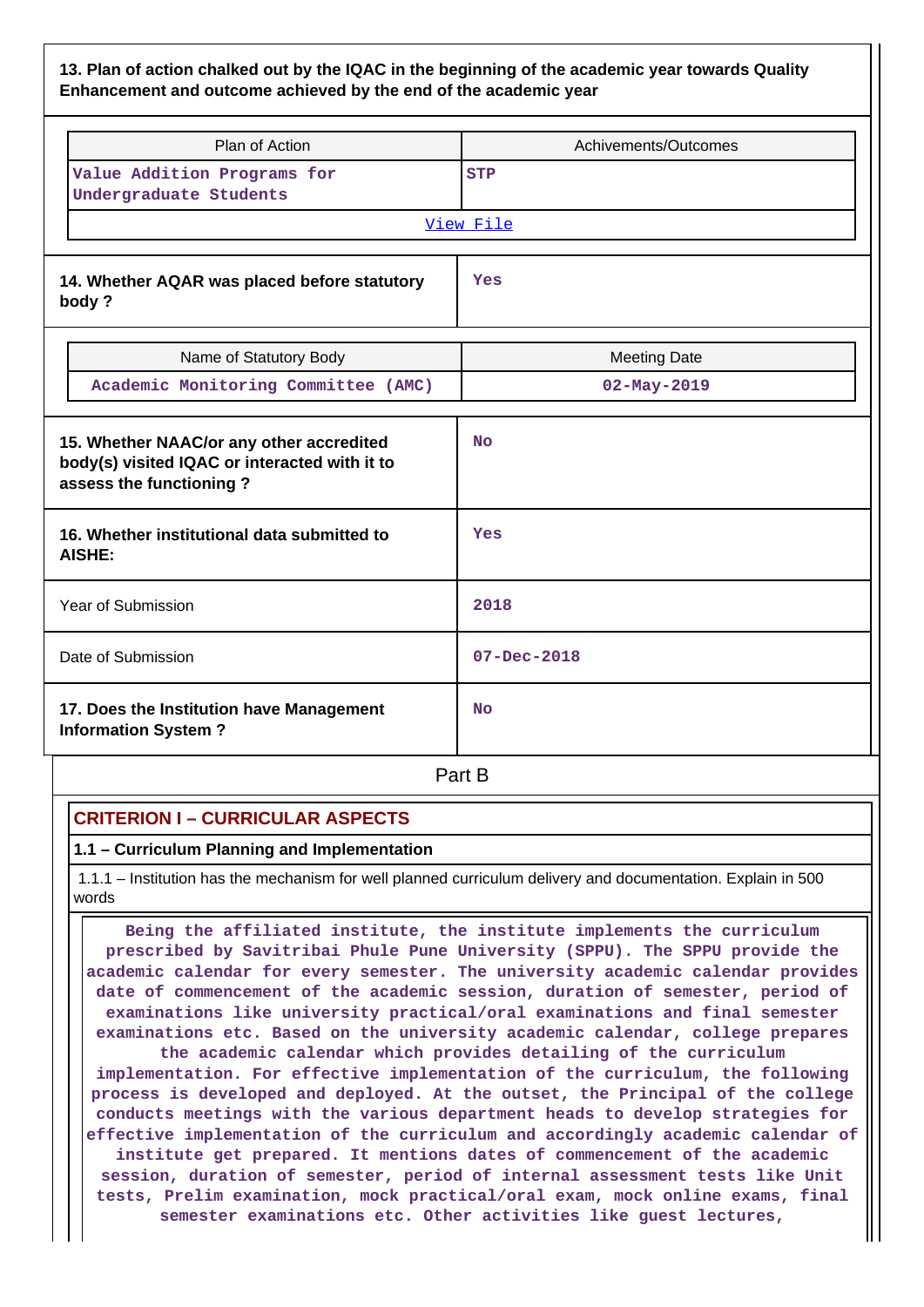| workshops/trainings for students, industrial visits, project reviews are also<br>planned and get executed accordingly. The department allocates subjects to<br>teachers and prepare time table. The teachers prepare the teaching materials<br>and delivery content before the commencement of teaching. The<br>teaching/practical plan is prepared by the individual and conducted<br>lectures/practicals accordingly. |                                                          |                                                                         |  |  |  |  |
|-------------------------------------------------------------------------------------------------------------------------------------------------------------------------------------------------------------------------------------------------------------------------------------------------------------------------------------------------------------------------------------------------------------------------|----------------------------------------------------------|-------------------------------------------------------------------------|--|--|--|--|
| 1.1.2 - Certificate/ Diploma Courses introduced during the academic year                                                                                                                                                                                                                                                                                                                                                |                                                          |                                                                         |  |  |  |  |
| Certificate<br>Diploma Courses                                                                                                                                                                                                                                                                                                                                                                                          | Dates of<br>Duration<br>Introduction                     | Focus on employ<br>Skill<br>ability/entreprene<br>Development<br>urship |  |  |  |  |
|                                                                                                                                                                                                                                                                                                                                                                                                                         | No Data Entered/Not Applicable !!!                       |                                                                         |  |  |  |  |
| 1.2 - Academic Flexibility                                                                                                                                                                                                                                                                                                                                                                                              |                                                          |                                                                         |  |  |  |  |
| 1.2.1 - New programmes/courses introduced during the academic year                                                                                                                                                                                                                                                                                                                                                      |                                                          |                                                                         |  |  |  |  |
| Programme/Course                                                                                                                                                                                                                                                                                                                                                                                                        | Programme Specialization                                 | Dates of Introduction                                                   |  |  |  |  |
| No Data Entered/Not Applicable !!!                                                                                                                                                                                                                                                                                                                                                                                      |                                                          |                                                                         |  |  |  |  |
| 1.2.2 - Programmes in which Choice Based Credit System (CBCS)/Elective course system implemented at the<br>affiliated Colleges (if applicable) during the academic year.                                                                                                                                                                                                                                                |                                                          |                                                                         |  |  |  |  |
| Name of programmes adopting<br><b>CBCS</b>                                                                                                                                                                                                                                                                                                                                                                              | Programme Specialization                                 | Date of implementation of<br><b>CBCS/Elective Course System</b>         |  |  |  |  |
| 18/06/2018<br>BE<br>Computer (PUC, DMW, STQA,<br>OR, MC)                                                                                                                                                                                                                                                                                                                                                                |                                                          |                                                                         |  |  |  |  |
| BE                                                                                                                                                                                                                                                                                                                                                                                                                      | IT ( BAI, STQA, SC, IOT,<br>SMA, PC), MT                 | 18/06/2018                                                              |  |  |  |  |
| BE                                                                                                                                                                                                                                                                                                                                                                                                                      | E&TC (IOT, EPD, ML, AVE,<br>WSN)                         | 18/06/2018                                                              |  |  |  |  |
| BE                                                                                                                                                                                                                                                                                                                                                                                                                      | Mechanical (FEA, AE, EAM,<br>IE, PDD)                    | 18/06/2018                                                              |  |  |  |  |
| ВE                                                                                                                                                                                                                                                                                                                                                                                                                      | Civil (SACE, ACT,<br>TQM&MIS, IWRP, SACM, APC,<br>$CM$ ) | 18/06/2018                                                              |  |  |  |  |
| 1.2.3 - Students enrolled in Certificate/ Diploma Courses introduced during the year                                                                                                                                                                                                                                                                                                                                    |                                                          |                                                                         |  |  |  |  |
|                                                                                                                                                                                                                                                                                                                                                                                                                         | Certificate                                              | Diploma Course                                                          |  |  |  |  |
|                                                                                                                                                                                                                                                                                                                                                                                                                         | No Data Entered/Not Applicable !!!                       |                                                                         |  |  |  |  |
| 1.3 - Curriculum Enrichment                                                                                                                                                                                                                                                                                                                                                                                             |                                                          |                                                                         |  |  |  |  |
| 1.3.1 - Value-added courses imparting transferable and life skills offered during the year                                                                                                                                                                                                                                                                                                                              |                                                          |                                                                         |  |  |  |  |
| <b>Value Added Courses</b>                                                                                                                                                                                                                                                                                                                                                                                              | Date of Introduction                                     | Number of Students Enrolled                                             |  |  |  |  |
| Data Science using Python                                                                                                                                                                                                                                                                                                                                                                                               | 29/08/2018                                               | 148                                                                     |  |  |  |  |
| Python                                                                                                                                                                                                                                                                                                                                                                                                                  | 10/09/2018                                               | 30                                                                      |  |  |  |  |
| Mobile and Cyber Security                                                                                                                                                                                                                                                                                                                                                                                               | 29/08/2018                                               | 32                                                                      |  |  |  |  |
| Embedded System Design<br>using MSP 430                                                                                                                                                                                                                                                                                                                                                                                 | 21/02/2019                                               | 94                                                                      |  |  |  |  |
| Machine Learning                                                                                                                                                                                                                                                                                                                                                                                                        | 23/08/2018                                               | 61                                                                      |  |  |  |  |
| 61<br>IOT and Web Development<br>24/08/2018<br>mobile application<br>Development                                                                                                                                                                                                                                                                                                                                        |                                                          |                                                                         |  |  |  |  |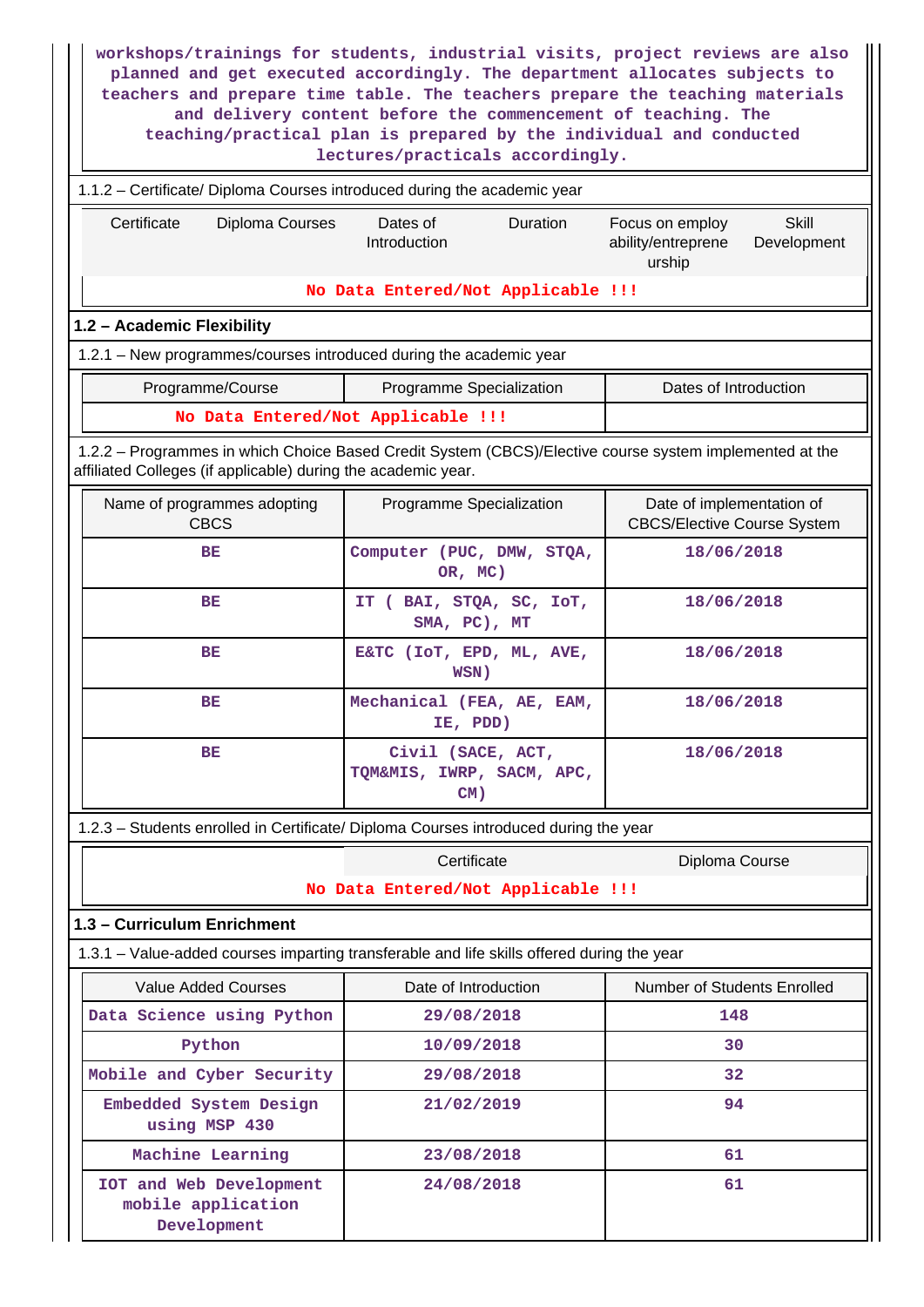| Civil Engg software<br><b>AutoCAD</b>                                                                                                                                                                                                                                                                                                                                                                                                                                                                                                                                                                                                                                                                                                                                                                             | 22/02/2019               |     | 100                                                          |  |  |  |  |  |
|-------------------------------------------------------------------------------------------------------------------------------------------------------------------------------------------------------------------------------------------------------------------------------------------------------------------------------------------------------------------------------------------------------------------------------------------------------------------------------------------------------------------------------------------------------------------------------------------------------------------------------------------------------------------------------------------------------------------------------------------------------------------------------------------------------------------|--------------------------|-----|--------------------------------------------------------------|--|--|--|--|--|
| Civil Engg software<br>AutoCAD and Rivet                                                                                                                                                                                                                                                                                                                                                                                                                                                                                                                                                                                                                                                                                                                                                                          | 08/01/2019               |     | 85                                                           |  |  |  |  |  |
| Spoken Tutorial                                                                                                                                                                                                                                                                                                                                                                                                                                                                                                                                                                                                                                                                                                                                                                                                   | 01/04/2019               |     | 258                                                          |  |  |  |  |  |
| 1.3.2 - Field Projects / Internships under taken during the year                                                                                                                                                                                                                                                                                                                                                                                                                                                                                                                                                                                                                                                                                                                                                  |                          |     |                                                              |  |  |  |  |  |
| Project/Programme Title                                                                                                                                                                                                                                                                                                                                                                                                                                                                                                                                                                                                                                                                                                                                                                                           | Programme Specialization |     | No. of students enrolled for Field<br>Projects / Internships |  |  |  |  |  |
| BE                                                                                                                                                                                                                                                                                                                                                                                                                                                                                                                                                                                                                                                                                                                                                                                                                | Computer                 |     | 49                                                           |  |  |  |  |  |
| BE                                                                                                                                                                                                                                                                                                                                                                                                                                                                                                                                                                                                                                                                                                                                                                                                                | IT                       |     | 6                                                            |  |  |  |  |  |
| <b>BE</b>                                                                                                                                                                                                                                                                                                                                                                                                                                                                                                                                                                                                                                                                                                                                                                                                         | <b>E&amp;TC</b>          |     | 32                                                           |  |  |  |  |  |
| BE                                                                                                                                                                                                                                                                                                                                                                                                                                                                                                                                                                                                                                                                                                                                                                                                                | Mechanical               |     | 22                                                           |  |  |  |  |  |
| BE                                                                                                                                                                                                                                                                                                                                                                                                                                                                                                                                                                                                                                                                                                                                                                                                                | Civil                    |     | 48                                                           |  |  |  |  |  |
| 1.4 - Feedback System                                                                                                                                                                                                                                                                                                                                                                                                                                                                                                                                                                                                                                                                                                                                                                                             |                          |     |                                                              |  |  |  |  |  |
| 1.4.1 – Whether structured feedback received from all the stakeholders.                                                                                                                                                                                                                                                                                                                                                                                                                                                                                                                                                                                                                                                                                                                                           |                          |     |                                                              |  |  |  |  |  |
| <b>Students</b>                                                                                                                                                                                                                                                                                                                                                                                                                                                                                                                                                                                                                                                                                                                                                                                                   |                          |     | Yes                                                          |  |  |  |  |  |
| <b>Teachers</b>                                                                                                                                                                                                                                                                                                                                                                                                                                                                                                                                                                                                                                                                                                                                                                                                   |                          | Yes |                                                              |  |  |  |  |  |
| Employers                                                                                                                                                                                                                                                                                                                                                                                                                                                                                                                                                                                                                                                                                                                                                                                                         |                          |     | Yes                                                          |  |  |  |  |  |
| Alumni                                                                                                                                                                                                                                                                                                                                                                                                                                                                                                                                                                                                                                                                                                                                                                                                            |                          | Yes |                                                              |  |  |  |  |  |
| Parents                                                                                                                                                                                                                                                                                                                                                                                                                                                                                                                                                                                                                                                                                                                                                                                                           |                          |     | Yes                                                          |  |  |  |  |  |
| 1.4.2 - How the feedback obtained is being analyzed and utilized for overall development of the institution?<br>(maximum 500 words)                                                                                                                                                                                                                                                                                                                                                                                                                                                                                                                                                                                                                                                                               |                          |     |                                                              |  |  |  |  |  |
| <b>Feedback Obtained</b>                                                                                                                                                                                                                                                                                                                                                                                                                                                                                                                                                                                                                                                                                                                                                                                          |                          |     |                                                              |  |  |  |  |  |
| The institution collects feedback on curriculum aspects and courses from<br>different stakeholders such as students, alumni, and employers. Once the<br>feedback is analyzed and valuable suggestions given are considered and<br>necessary actions are executed. Institute collects the feedback physically from<br>stockholders viz. Students and Parents on different aspects. Feedback from<br>industry, R D establishments, professional bodies also are obtained. During<br>alumni interaction suggestions and feedback is collected. The questionnaire is<br>intended to collect information relating to your satisfaction towards the<br>curriculum, teaching, learning and evaluation. After collecting and assessing<br>the feedback from the various stack holders on curriculum aspects, the valuable |                          |     |                                                              |  |  |  |  |  |

**suggestions if any, necessary actions are executed. The Institution would like to include the following Curriculum Aspects which enrich the curriculum: 1. Flexible and Choice Based Credit System to learn soft core elective courses, professional elective courses and open elective courses offered across the departments. 2. Value added courses. 3. Courses on communication skills / Professional ethics / Environmental Engineering, and Employability Skills. 4. Design experiments in many laboratory courses thereby stimulating creativity and innovation in students. 5. Introduction of Project Based Learning approach.**

# **CRITERION II – TEACHING- LEARNING AND EVALUATION**

### **2.1 – Student Enrolment and Profile**

2.1.1 – Demand Ratio during the year

| Name of the | Programme      | Number of seats | Number of            | <b>Students Enrolled</b> |
|-------------|----------------|-----------------|----------------------|--------------------------|
| Programme   | Specialization | available       | Application received |                          |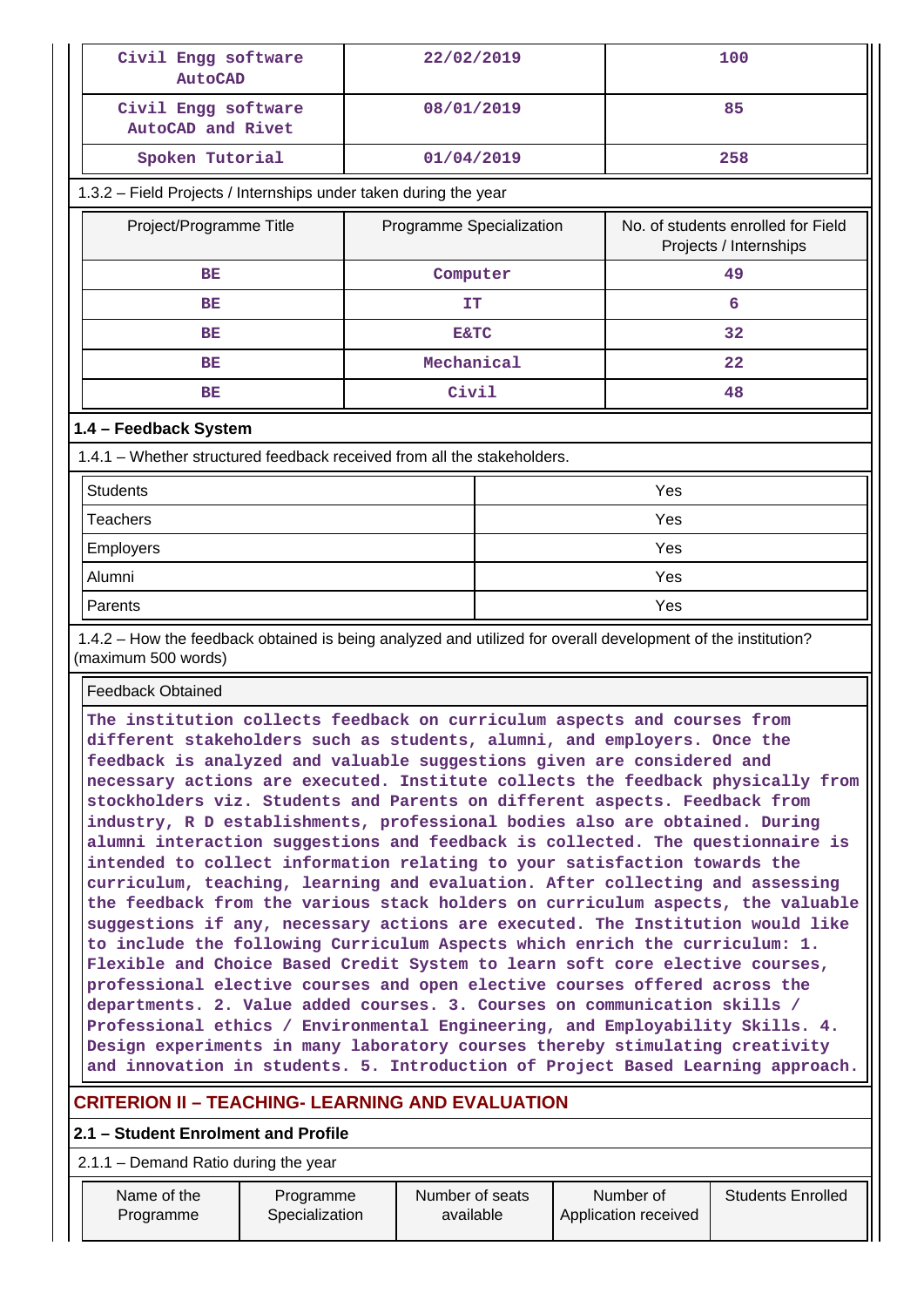| Computer<br>BE                                                                                                                                            |            | 120                                         |                                                              | 109                                           |                                                                                                  | 89 |                                                                                                  |                                                        |                                                                                                                                                                                                                                                                                                                                                                                                                                                                                                                                                                                                                                                                                                    |  |
|-----------------------------------------------------------------------------------------------------------------------------------------------------------|------------|---------------------------------------------|--------------------------------------------------------------|-----------------------------------------------|--------------------------------------------------------------------------------------------------|----|--------------------------------------------------------------------------------------------------|--------------------------------------------------------|----------------------------------------------------------------------------------------------------------------------------------------------------------------------------------------------------------------------------------------------------------------------------------------------------------------------------------------------------------------------------------------------------------------------------------------------------------------------------------------------------------------------------------------------------------------------------------------------------------------------------------------------------------------------------------------------------|--|
| BE<br>IΤ                                                                                                                                                  |            |                                             |                                                              | 60                                            |                                                                                                  | 50 |                                                                                                  | 32                                                     |                                                                                                                                                                                                                                                                                                                                                                                                                                                                                                                                                                                                                                                                                                    |  |
| BE                                                                                                                                                        |            | 120<br><b>E&amp;TC</b>                      |                                                              |                                               | 13                                                                                               |    |                                                                                                  | 3                                                      |                                                                                                                                                                                                                                                                                                                                                                                                                                                                                                                                                                                                                                                                                                    |  |
| BЕ                                                                                                                                                        |            | Mechanical                                  |                                                              | 180                                           |                                                                                                  |    | 32                                                                                               |                                                        | 24                                                                                                                                                                                                                                                                                                                                                                                                                                                                                                                                                                                                                                                                                                 |  |
| BE                                                                                                                                                        |            | Civil                                       |                                                              | 120                                           |                                                                                                  |    | 45                                                                                               |                                                        | 33                                                                                                                                                                                                                                                                                                                                                                                                                                                                                                                                                                                                                                                                                                 |  |
| 2.2 - Catering to Student Diversity                                                                                                                       |            |                                             |                                                              |                                               |                                                                                                  |    |                                                                                                  |                                                        |                                                                                                                                                                                                                                                                                                                                                                                                                                                                                                                                                                                                                                                                                                    |  |
| 2.2.1 - Student - Full time teacher ratio (current year data)                                                                                             |            |                                             |                                                              |                                               |                                                                                                  |    |                                                                                                  |                                                        |                                                                                                                                                                                                                                                                                                                                                                                                                                                                                                                                                                                                                                                                                                    |  |
| Number of<br>Year<br>students enrolled<br>in the institution<br>(UG)                                                                                      |            |                                             | Number of<br>students enrolled<br>in the institution<br>(PG) |                                               | Number of<br>fulltime teachers<br>available in the<br>institution<br>teaching only UG<br>courses |    | Number of<br>fulltime teachers<br>available in the<br>institution<br>teaching only PG<br>courses |                                                        | Number of<br>teachers<br>teaching both UG<br>and PG courses                                                                                                                                                                                                                                                                                                                                                                                                                                                                                                                                                                                                                                        |  |
| 2018                                                                                                                                                      | 2029       |                                             |                                                              | 9                                             | 176                                                                                              |    | 6                                                                                                |                                                        | 182                                                                                                                                                                                                                                                                                                                                                                                                                                                                                                                                                                                                                                                                                                |  |
| 2.3 - Teaching - Learning Process                                                                                                                         |            |                                             |                                                              |                                               |                                                                                                  |    |                                                                                                  |                                                        |                                                                                                                                                                                                                                                                                                                                                                                                                                                                                                                                                                                                                                                                                                    |  |
| 2.3.1 - Percentage of teachers using ICT for effective teaching with Learning Management Systems (LMS), E-<br>learning resources etc. (current year data) |            |                                             |                                                              |                                               |                                                                                                  |    |                                                                                                  |                                                        |                                                                                                                                                                                                                                                                                                                                                                                                                                                                                                                                                                                                                                                                                                    |  |
| Number of<br><b>Teachers on Roll</b>                                                                                                                      | Resources) | Number of<br>teachers using<br>ICT (LMS, e- |                                                              | <b>ICT Toolsand</b><br>resources<br>available | Number of ICT<br>enabled<br>Classrooms                                                           |    | Numberof smart<br>classrooms                                                                     |                                                        | E-resources and<br>techniques used                                                                                                                                                                                                                                                                                                                                                                                                                                                                                                                                                                                                                                                                 |  |
| 182                                                                                                                                                       | 120        |                                             |                                                              | 30                                            | 20                                                                                               |    | 5                                                                                                |                                                        | 30                                                                                                                                                                                                                                                                                                                                                                                                                                                                                                                                                                                                                                                                                                 |  |
| 2.3.2 - Students mentoring system available in the institution? Give details. (maximum 500 words)                                                         |            |                                             |                                                              |                                               |                                                                                                  |    |                                                                                                  |                                                        |                                                                                                                                                                                                                                                                                                                                                                                                                                                                                                                                                                                                                                                                                                    |  |
|                                                                                                                                                           |            |                                             |                                                              |                                               |                                                                                                  |    |                                                                                                  |                                                        | Teacher Guardian (TG) system is available in the institution. Per twenty students one TG is allotted and he/she is<br>responsible for all parental support towards the students. Objective: To Guide students in their academic and<br>personal problems. Responsibilities: • Address students' queries. • Motivate students for improvement of their<br>performance. • Call parents if their ward is not regular in college. • Take weekly meeting of students to address<br>their queries. • Send attendance and unit test marks to parents at the end of every month via letter/SMS. •<br>Maintain the leave applications of students and handover to class coordinator at the end of semester. |  |
| Number of students enrolled in the<br>institution                                                                                                         |            |                                             |                                                              | Number of fulltime teachers                   |                                                                                                  |    |                                                                                                  | Mentor: Mentee Ratio                                   |                                                                                                                                                                                                                                                                                                                                                                                                                                                                                                                                                                                                                                                                                                    |  |
| 2029                                                                                                                                                      |            |                                             |                                                              | 182                                           |                                                                                                  |    |                                                                                                  |                                                        | 1:12                                                                                                                                                                                                                                                                                                                                                                                                                                                                                                                                                                                                                                                                                               |  |
| 2.4 - Teacher Profile and Quality                                                                                                                         |            |                                             |                                                              |                                               |                                                                                                  |    |                                                                                                  |                                                        |                                                                                                                                                                                                                                                                                                                                                                                                                                                                                                                                                                                                                                                                                                    |  |
| 2.4.1 – Number of full time teachers appointed during the year                                                                                            |            |                                             |                                                              |                                               |                                                                                                  |    |                                                                                                  |                                                        |                                                                                                                                                                                                                                                                                                                                                                                                                                                                                                                                                                                                                                                                                                    |  |
| No. of sanctioned<br>positions                                                                                                                            |            | No. of filled positions                     |                                                              | Vacant positions                              |                                                                                                  |    | Positions filled during<br>the current year                                                      |                                                        | No. of faculty with<br>Ph.D                                                                                                                                                                                                                                                                                                                                                                                                                                                                                                                                                                                                                                                                        |  |
| 120                                                                                                                                                       |            | 182                                         | 0                                                            |                                               |                                                                                                  |    | 50                                                                                               |                                                        | 7                                                                                                                                                                                                                                                                                                                                                                                                                                                                                                                                                                                                                                                                                                  |  |
| International level from Government, recognised bodies during the year)                                                                                   |            |                                             |                                                              |                                               |                                                                                                  |    |                                                                                                  |                                                        | 2.4.2 - Honours and recognition received by teachers (received awards, recognition, fellowships at State, National,                                                                                                                                                                                                                                                                                                                                                                                                                                                                                                                                                                                |  |
| Year of Award<br>Name of full time teachers<br>receiving awards from<br>state level, national level,<br>international level                               |            | Designation                                 |                                                              |                                               |                                                                                                  |    | Name of the award,<br>fellowship, received from<br>Government or recognized<br>bodies            |                                                        |                                                                                                                                                                                                                                                                                                                                                                                                                                                                                                                                                                                                                                                                                                    |  |
| 2018                                                                                                                                                      |            |                                             | Rohokale                                                     | Dr. Vandana Milind                            | Professor                                                                                        |    |                                                                                                  | Post Doctorate<br>Fellowship from<br>Arhus University, |                                                                                                                                                                                                                                                                                                                                                                                                                                                                                                                                                                                                                                                                                                    |  |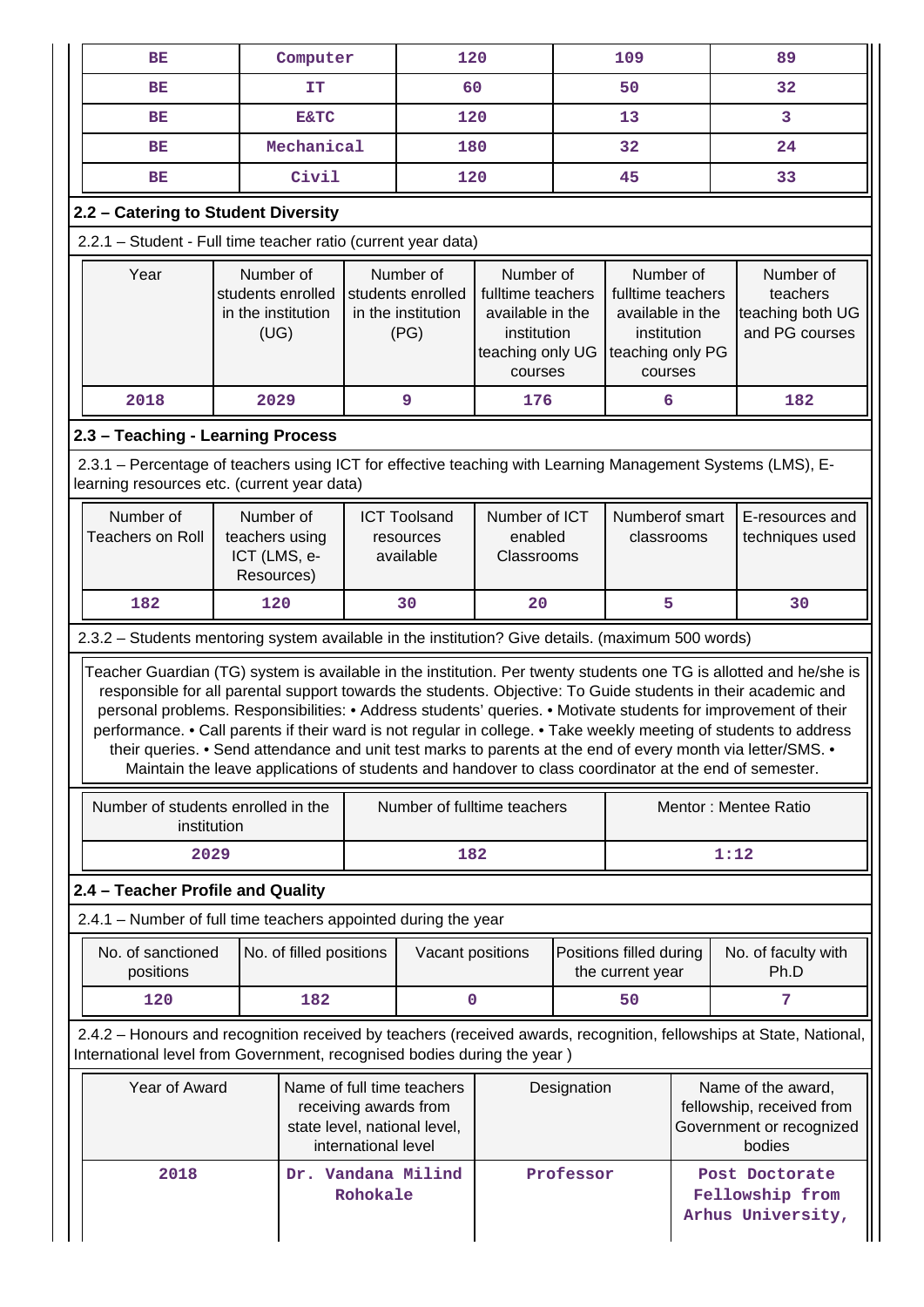**Herning, Denmark**

### **2.5 – Evaluation Process and Reforms**

 2.5.1 – Number of days from the date of semester-end/ year- end examination till the declaration of results during the year

| Programme Name | Programme Code | Semester/year | semester-end/year-<br>end examination | Last date of the last Date of declaration of<br>results of semester-<br>end/year-end<br>examination |  |  |
|----------------|----------------|---------------|---------------------------------------|-----------------------------------------------------------------------------------------------------|--|--|
| ВE             | Computer       |               | 13/12/2018                            | 13/02/2019                                                                                          |  |  |
| View File      |                |               |                                       |                                                                                                     |  |  |

2.5.2 – Reforms initiated on Continuous Internal Evaluation(CIE) system at the institutional level (250 words)

 **To establish the level of students' progress, most educationists resort to the use of various forms of continuous assessment strategies.Continuous assessment of learners' progress could be defined as a mechanism whereby the final grading of learners in the cognitive, affective and psychomotor domains of learning systematically takes account of all their performances during a given period of education. The use of continuous assessment is seen as a part of the measures that can be used to improve educational outcomes as well as students' learning. At the institute level, we have continuous assessment policy wherein continuous monitoring and checking of experimental journals and assignments is performed on regular basis. Students performance is checked with the unit test and prelim exams. Spoken tutorial tests are conducted on regular basis to evaluate students performance.**

 2.5.3 – Academic calendar prepared and adhered for conduct of Examination and other related matters (250 words)

 **Academic calendar is used to schedule all technical and non technical activities during the academic year. It is useful for smooth conduction of activities. As it includes all dates for internal exams like unit tests, preliminary exams and mocks, students can prepare accordingly for internal exams. Also the guest lectures and workshops can be executed as per the plan. Based on the university academic calendar, college prepares the academic calendar which provides detailing of the curriculum implementation. For effective implementation of the curriculum, the following process is developed and deployed. At the outset, the Principal of the college conducts meetings with the various department heads to develop strategies for effective implementation of the curriculum and accordingly academic calendar of institute get prepared.**

### **2.6 – Student Performance and Learning Outcomes**

 2.6.1 – Program outcomes, program specific outcomes and course outcomes for all programs offered by the institution are stated and displayed in website of the institution (to provide the weblink)

<https://drive.google.com/file/d/1GenlMwKYoUX3IhDCRdcdapsFWtQLOF5X/view>

2.6.2 – Pass percentage of students

| Programme<br>Code      | Programme<br>Name | Programme<br>Specialization | Number of<br>students<br>appeared in the<br>final year<br>examination | Number of<br>students passed<br>in final year<br>examination | Pass Percentage |
|------------------------|-------------------|-----------------------------|-----------------------------------------------------------------------|--------------------------------------------------------------|-----------------|
| 618224510<br>618224520 | <b>BE</b>         | Computer                    | 142                                                                   | 142                                                          | 100             |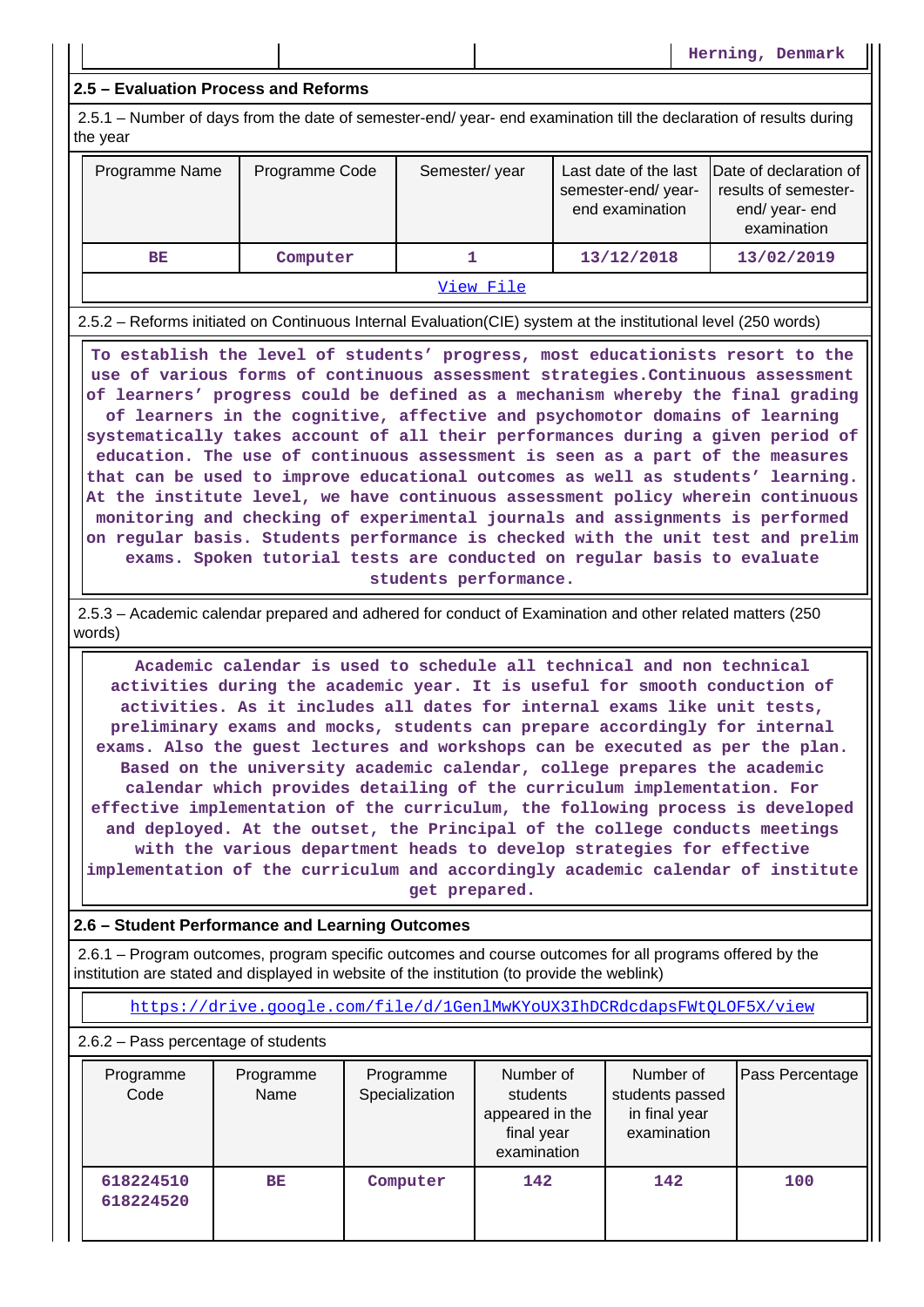| 618224610 | BE        | IT              | 81  | 78  | 96 |
|-----------|-----------|-----------------|-----|-----|----|
| 618237210 | <b>BE</b> | <b>E&amp;TC</b> | 100 | 91  | 91 |
| 618261210 | <b>BE</b> | Mechanical      | 213 | 165 | 77 |
| 618219110 | <b>BE</b> | Civil           | 130 | 112 | 87 |

# **2.7 – Student Satisfaction Survey**

 2.7.1 – Student Satisfaction Survey (SSS) on overall institutional performance (Institution may design the questionnaire) (results and details be provided as weblink)

 **http://www.sinhgad.edu/sinhgadInstitutes-2013/Inner-pages/SinhgadInstitutes-Alumni.html**

# **CRITERION III – RESEARCH, INNOVATIONS AND EXTENSION**

## **3.1 – Resource Mobilization for Research**

3.1.1 – Research funds sanctioned and received from various agencies, industry and other organisations

| Nature of the Project                      | <b>Duration</b> | Name of the funding<br>agency                                                | Total grant<br>sanctioned | Amount received<br>during the year |
|--------------------------------------------|-----------------|------------------------------------------------------------------------------|---------------------------|------------------------------------|
| Projects<br>sponsored by<br>the University | 3               | <b>SPPU</b>                                                                  | 15                        |                                    |
| Projects<br>sponsored by<br>the University | 3               | <b>SPPU</b>                                                                  | 1.5                       |                                    |
| Projects<br>sponsored by<br>the University | 3               | <b>SPPU</b>                                                                  | 1.65                      | n                                  |
|                                            |                 | $\overline{374}$ and $\overline{17}$ and $\overline{17}$ and $\overline{17}$ |                           |                                    |

[View File](https://assessmentonline.naac.gov.in/public/Postacc/Research_Fund/1287_Research_Fund_1570784722.xlsx)

## **3.2 – Innovation Ecosystem**

 3.2.1 – Workshops/Seminars Conducted on Intellectual Property Rights (IPR) and Industry-Academia Innovative practices during the year

| Title of workshop/seminar                         | Name of the Dept.     | Date       |
|---------------------------------------------------|-----------------------|------------|
| Intellectual Property<br>Rights and Patent Filing | Mechanical Department | 19/03/2019 |

3.2.2 – Awards for Innovation won by Institution/Teachers/Research scholars/Students during the year

| Title of the innovation                                                                 | Name of Awardee                                                                                                            |  | Awarding Agency                                              |                         | Date of award          | Category                |
|-----------------------------------------------------------------------------------------|----------------------------------------------------------------------------------------------------------------------------|--|--------------------------------------------------------------|-------------------------|------------------------|-------------------------|
| Smart India<br>Hackathon<br>201819                                                      | Leena Bhandari,<br>Aishwarya<br>Darandale,<br>Aditya Joshi,<br>Hrushikesh<br>Ingale, Surhud<br>Khataokar and<br>Varad Apte |  | All India<br>Council of<br>Technical<br>Education<br>(AICTE) |                         | 04/03/2019             | Hackathon               |
| 3.2.3 – No. of Incubation centre created, start-ups incubated on campus during the year |                                                                                                                            |  |                                                              |                         |                        |                         |
| Incubation<br>Center                                                                    | Name                                                                                                                       |  | Sponsered By                                                 | Name of the<br>Start-up | Nature of Start-<br>up | Date of<br>Commencement |
| No Data Entered/Not Applicable !!!                                                      |                                                                                                                            |  |                                                              |                         |                        |                         |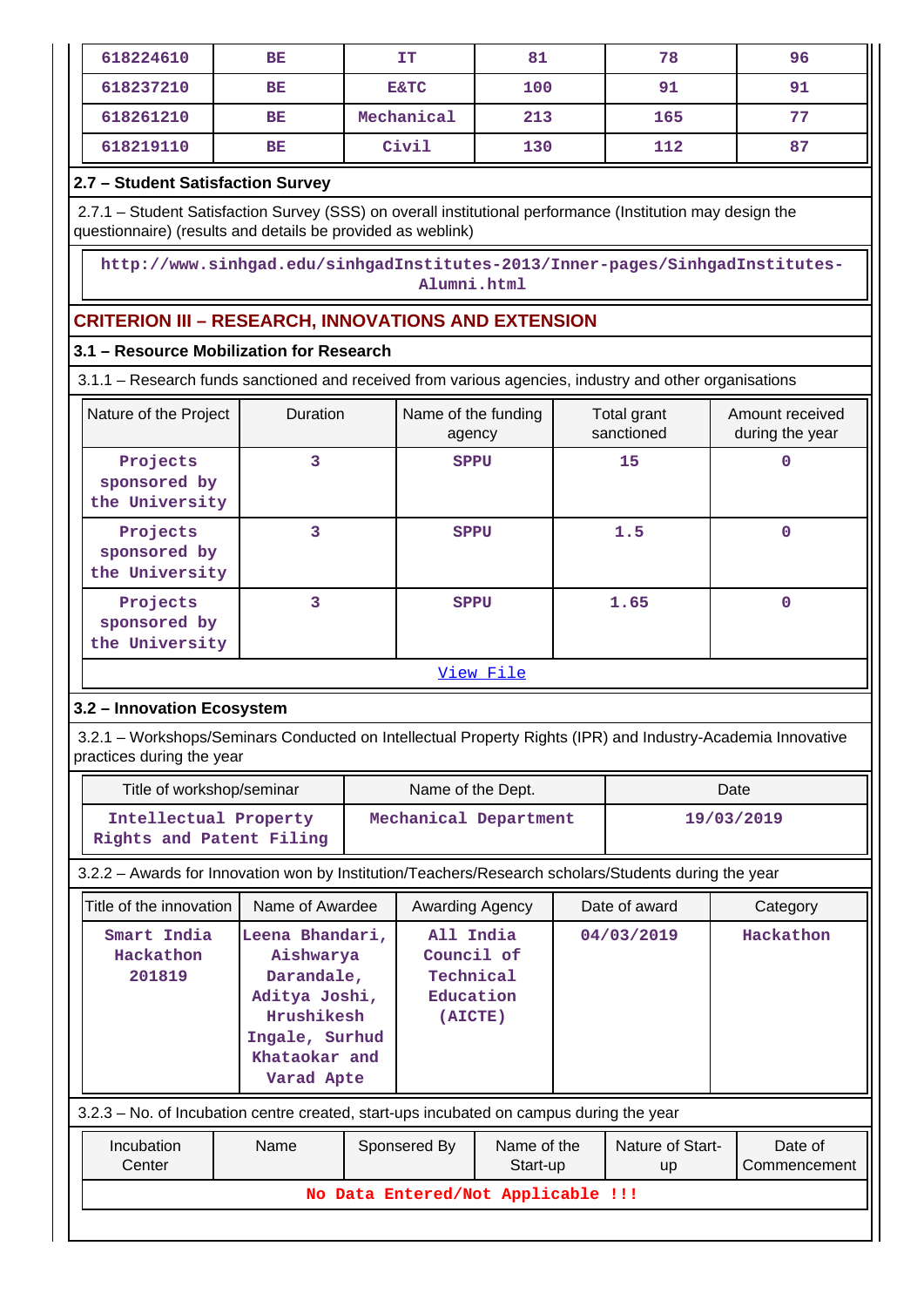|                                                                                                                                                                       |                                         | 3.3.1 - Incentive to the teachers who receive recognition/awards                                                |                        |           |                       |                                                                    |                                                      |  |
|-----------------------------------------------------------------------------------------------------------------------------------------------------------------------|-----------------------------------------|-----------------------------------------------------------------------------------------------------------------|------------------------|-----------|-----------------------|--------------------------------------------------------------------|------------------------------------------------------|--|
|                                                                                                                                                                       | <b>State</b>                            |                                                                                                                 | National               |           |                       | International                                                      |                                                      |  |
|                                                                                                                                                                       | Nil                                     |                                                                                                                 | Nil                    |           |                       | Nil                                                                |                                                      |  |
|                                                                                                                                                                       |                                         | 3.3.2 - Ph. Ds awarded during the year (applicable for PG College, Research Center)                             |                        |           |                       |                                                                    |                                                      |  |
|                                                                                                                                                                       | Name of the Department                  |                                                                                                                 |                        |           |                       | Number of PhD's Awarded                                            |                                                      |  |
|                                                                                                                                                                       | Mechanical                              |                                                                                                                 |                        |           |                       | $\overline{a}$                                                     |                                                      |  |
|                                                                                                                                                                       | Information Technology                  |                                                                                                                 |                        |           |                       | 1                                                                  |                                                      |  |
|                                                                                                                                                                       | Computer                                |                                                                                                                 |                        |           |                       | 1                                                                  |                                                      |  |
|                                                                                                                                                                       |                                         | Electronics and Telecommunication                                                                               |                        |           |                       | 1                                                                  |                                                      |  |
|                                                                                                                                                                       |                                         | 3.3.3 - Research Publications in the Journals notified on UGC website during the year                           |                        |           |                       |                                                                    |                                                      |  |
| <b>Type</b>                                                                                                                                                           |                                         | Department                                                                                                      |                        |           | Number of Publication |                                                                    | Average Impact Factor (if<br>any)                    |  |
| National                                                                                                                                                              |                                         | Computer                                                                                                        |                        |           | 38                    |                                                                    | 4.82                                                 |  |
| National                                                                                                                                                              |                                         | IΤ                                                                                                              |                        |           | 1                     |                                                                    | 0.7                                                  |  |
| National                                                                                                                                                              |                                         | <b>ETC</b>                                                                                                      |                        |           | 23                    |                                                                    | 4.70                                                 |  |
| National                                                                                                                                                              |                                         | Mechanical                                                                                                      |                        |           | 26                    |                                                                    | 2.5                                                  |  |
| National                                                                                                                                                              |                                         | Civil                                                                                                           |                        |           | 11                    |                                                                    | 2.5                                                  |  |
| National                                                                                                                                                              |                                         | Applied Science                                                                                                 |                        |           | 7                     | 0.7                                                                |                                                      |  |
| International                                                                                                                                                         |                                         | Computer                                                                                                        |                        |           | 16                    | 3.5                                                                |                                                      |  |
| International                                                                                                                                                         |                                         | <b>ETC</b>                                                                                                      |                        |           | 15                    | 4.0                                                                |                                                      |  |
| International                                                                                                                                                         |                                         | Mechanical                                                                                                      |                        |           | 9                     |                                                                    | 3.5                                                  |  |
| International                                                                                                                                                         |                                         | Civil                                                                                                           |                        |           | 3                     | 0.7                                                                |                                                      |  |
| International                                                                                                                                                         |                                         | Applied Science                                                                                                 |                        | 8<br>2.0  |                       |                                                                    |                                                      |  |
|                                                                                                                                                                       | Proceedings per Teacher during the year | 3.3.4 - Books and Chapters in edited Volumes / Books published, and papers in National/International Conference |                        |           |                       |                                                                    |                                                      |  |
|                                                                                                                                                                       | Department                              |                                                                                                                 |                        |           |                       | Number of Publication                                              |                                                      |  |
|                                                                                                                                                                       | Computer                                |                                                                                                                 |                        |           |                       | 4                                                                  |                                                      |  |
|                                                                                                                                                                       | Civil                                   |                                                                                                                 |                        |           |                       | 10                                                                 |                                                      |  |
|                                                                                                                                                                       | <b>ETC</b>                              |                                                                                                                 |                        |           |                       | 6                                                                  |                                                      |  |
|                                                                                                                                                                       | Applied Science                         |                                                                                                                 |                        |           |                       | $\mathbf{1}$                                                       |                                                      |  |
|                                                                                                                                                                       |                                         |                                                                                                                 |                        | View File |                       |                                                                    |                                                      |  |
| 3.3.5 - Bibliometrics of the publications during the last Academic year based on average citation index in Scopus/<br>Web of Science or PubMed/ Indian Citation Index |                                         |                                                                                                                 |                        |           |                       |                                                                    |                                                      |  |
| Title of the<br>Name of<br>Title of journal<br>Author<br>Paper                                                                                                        |                                         |                                                                                                                 | Year of<br>publication |           | <b>Citation Index</b> | Institutional<br>affiliation as<br>mentioned in<br>the publication | Number of<br>citations<br>excluding self<br>citation |  |
|                                                                                                                                                                       |                                         |                                                                                                                 |                        |           |                       |                                                                    |                                                      |  |
| No Data Entered/Not Applicable !!!<br>View File                                                                                                                       |                                         |                                                                                                                 |                        |           |                       |                                                                    |                                                      |  |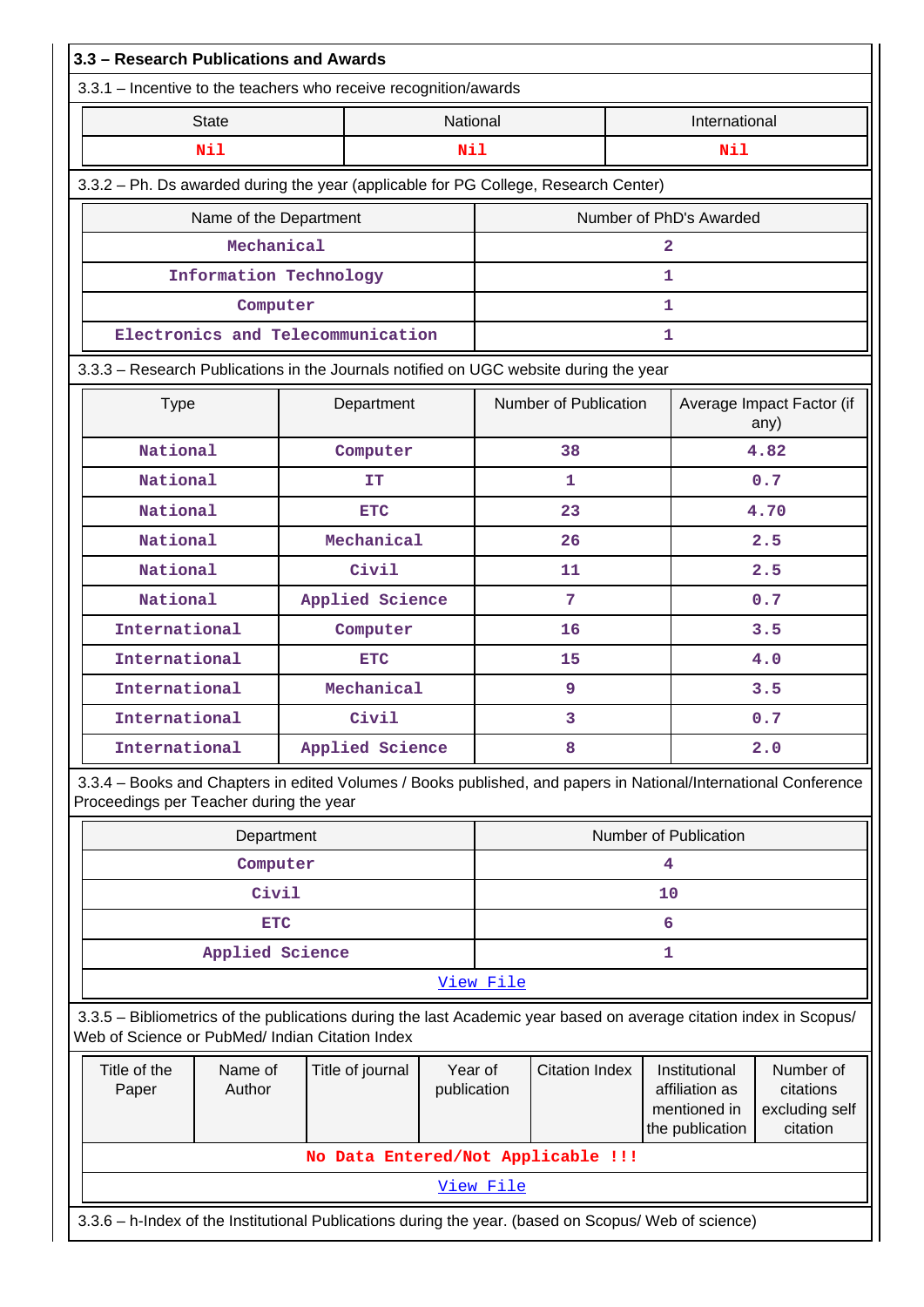| Title of the<br>Paper                                                                                                                                                                                              | Name of<br>Author | Title of journal                                   | Year of<br>publication                      |                    | h-index                                                  | Number of<br>citations<br>excluding self<br>citation |                                                          | Institutional<br>affiliation as<br>mentioned in<br>the publication |
|--------------------------------------------------------------------------------------------------------------------------------------------------------------------------------------------------------------------|-------------------|----------------------------------------------------|---------------------------------------------|--------------------|----------------------------------------------------------|------------------------------------------------------|----------------------------------------------------------|--------------------------------------------------------------------|
|                                                                                                                                                                                                                    |                   | No Data Entered/Not Applicable !!!                 |                                             |                    |                                                          |                                                      |                                                          |                                                                    |
|                                                                                                                                                                                                                    |                   |                                                    |                                             | View File          |                                                          |                                                      |                                                          |                                                                    |
| 3.3.7 - Faculty participation in Seminars/Conferences and Symposia during the year:                                                                                                                                |                   |                                                    |                                             |                    |                                                          |                                                      |                                                          |                                                                    |
| Number of Faculty                                                                                                                                                                                                  |                   | International                                      | National                                    |                    | <b>State</b>                                             |                                                      |                                                          | Local                                                              |
| Attended/Semina<br>rs/Workshops                                                                                                                                                                                    |                   | 15                                                 | 54                                          |                    | 14                                                       |                                                      |                                                          | 6                                                                  |
| Presented<br>papers                                                                                                                                                                                                |                   | 23                                                 | 42                                          |                    | 1                                                        |                                                      |                                                          | $\mathbf 0$                                                        |
| Resource<br>persons                                                                                                                                                                                                |                   | 6                                                  | 5                                           |                    | $\overline{2}$                                           |                                                      |                                                          | 4                                                                  |
| 3.4 - Extension Activities                                                                                                                                                                                         |                   |                                                    |                                             |                    |                                                          |                                                      |                                                          |                                                                    |
| 3.4.1 – Number of extension and outreach programmes conducted in collaboration with industry, community and<br>Non- Government Organisations through NSS/NCC/Red cross/Youth Red Cross (YRC) etc., during the year |                   |                                                    |                                             |                    |                                                          |                                                      |                                                          |                                                                    |
| Title of the activities                                                                                                                                                                                            |                   | Organising unit/agency/<br>collaborating agency    |                                             |                    | Number of teachers<br>participated in such<br>activities |                                                      | Number of students<br>participated in such<br>activities |                                                                    |
| <b>NSS</b>                                                                                                                                                                                                         |                   | <b>SITS</b>                                        |                                             |                    | 20                                                       |                                                      | 200                                                      |                                                                    |
|                                                                                                                                                                                                                    |                   |                                                    |                                             | View File          |                                                          |                                                      |                                                          |                                                                    |
| 3.4.2 - Awards and recognition received for extension activities from Government and other recognized bodies<br>during the year                                                                                    |                   |                                                    |                                             |                    |                                                          |                                                      |                                                          |                                                                    |
| Name of the activity                                                                                                                                                                                               |                   | Award/Recognition                                  | <b>Awarding Bodies</b>                      |                    |                                                          |                                                      | Number of students<br><b>Benefited</b>                   |                                                                    |
| Participation in<br>commanding NRD<br>Parrade to Mr.<br>Darpesh Dingra                                                                                                                                             |                   | Yuva Sanman 2019                                   |                                             |                    | <b>SPPU</b>                                              |                                                      |                                                          | 1                                                                  |
| 3.4.3 - Students participating in extension activities with Government Organisations, Non-Government<br>Organisations and programmes such as Swachh Bharat, Aids Awareness, Gender Issue, etc. during the year     |                   |                                                    |                                             |                    |                                                          |                                                      |                                                          |                                                                    |
| Name of the scheme                                                                                                                                                                                                 |                   | Organising unit/Agen<br>cy/collaborating<br>agency | Name of the activity                        |                    | Number of teachers<br>participated in such<br>activites  |                                                      |                                                          | Number of students<br>participated in such<br>activites            |
| <b>NSS</b>                                                                                                                                                                                                         |                   | <b>SITS</b>                                        | <b>SWACH WARI</b><br><b>ABHIYAN</b>         |                    | 4                                                        |                                                      |                                                          | 50                                                                 |
| NSS                                                                                                                                                                                                                |                   | <b>SITS</b>                                        | SWACHH BHARAT<br><b>ABHIYAN</b>             |                    | 4                                                        |                                                      |                                                          | 50                                                                 |
| <b>NSS</b>                                                                                                                                                                                                         |                   | <b>SITS</b>                                        | <b>REWARD ME GIRLS</b><br><b>VOLUNTEERS</b> |                    | 3                                                        |                                                      |                                                          | 50                                                                 |
| 3.5 - Collaborations                                                                                                                                                                                               |                   |                                                    |                                             |                    |                                                          |                                                      |                                                          |                                                                    |
| 3.5.1 – Number of Collaborative activities for research, faculty exchange, student exchange during the year                                                                                                        |                   |                                                    |                                             |                    |                                                          |                                                      |                                                          |                                                                    |
| Nature of activity                                                                                                                                                                                                 |                   | Participant                                        |                                             |                    | Source of financial support                              |                                                      |                                                          | Duration                                                           |
| International<br>Internship MoU                                                                                                                                                                                    |                   | Piyush Pujari and<br>Shikha Jaitwar                |                                             | Sinhgad Institutes |                                                          | 45                                                   |                                                          |                                                                    |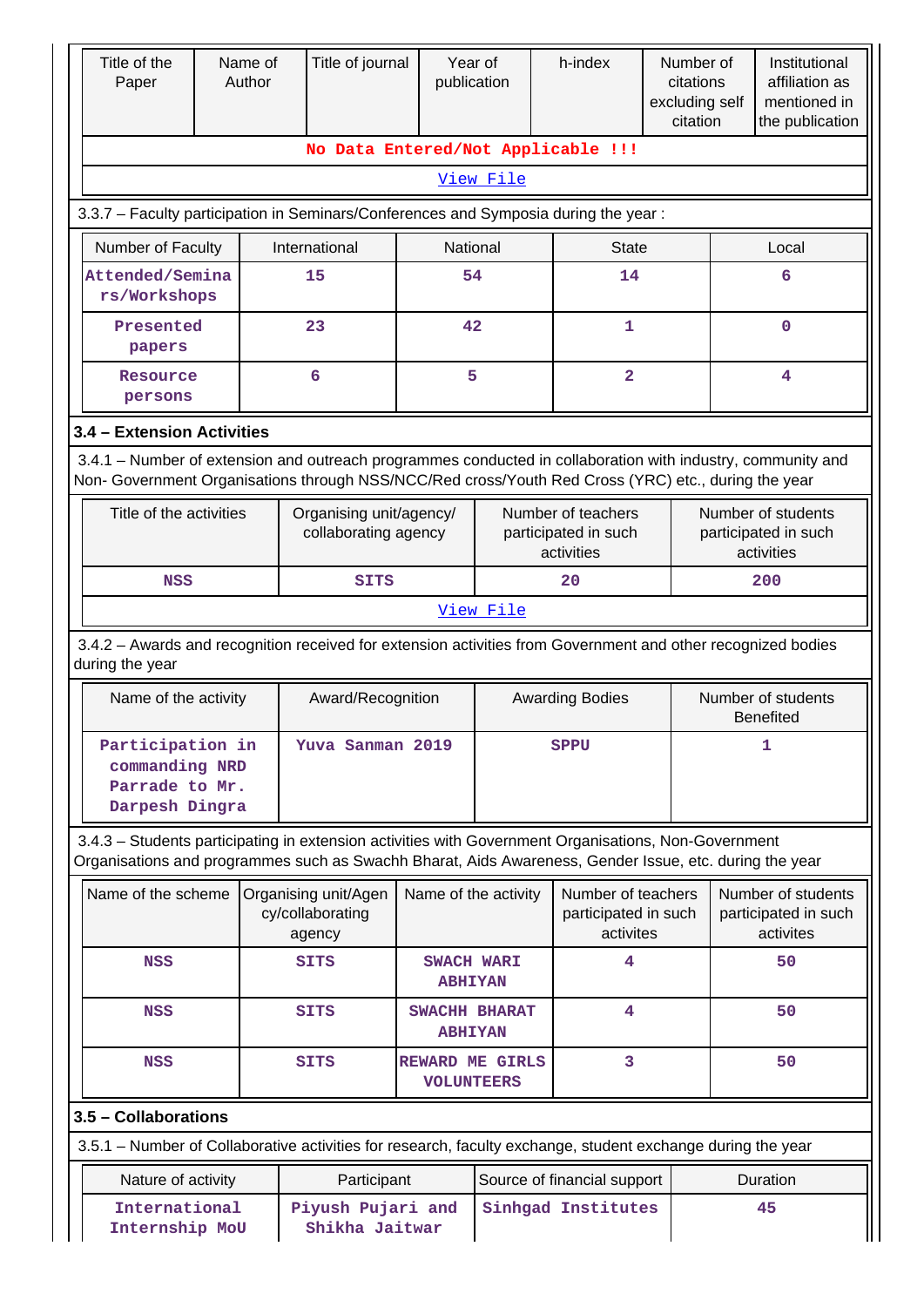| between Sinhgad<br>Institutes and<br>Aalborg University,<br>Copenhagen, Denmark |                                                                                                                                                          |                                                                                                                        |                         |                                                |  |                                                           |  |
|---------------------------------------------------------------------------------|----------------------------------------------------------------------------------------------------------------------------------------------------------|------------------------------------------------------------------------------------------------------------------------|-------------------------|------------------------------------------------|--|-----------------------------------------------------------|--|
|                                                                                 | 3.5.2 - Linkages with institutions/industries for internship, on-the- job training, project work, sharing of research<br>facilities etc. during the year |                                                                                                                        |                         |                                                |  |                                                           |  |
| Nature of linkage                                                               | Title of the<br>Name of the<br>linkage<br>partnering<br>institution/<br>industry<br>/research lab<br>with contact<br>details                             |                                                                                                                        |                         | <b>Duration To</b>                             |  | Participant                                               |  |
|                                                                                 |                                                                                                                                                          | No Data Entered/Not Applicable !!!                                                                                     |                         |                                                |  |                                                           |  |
|                                                                                 |                                                                                                                                                          |                                                                                                                        | View File               |                                                |  |                                                           |  |
| houses etc. during the year                                                     |                                                                                                                                                          | 3.5.3 - MoUs signed with institutions of national, international importance, other universities, industries, corporate |                         |                                                |  |                                                           |  |
| Organisation                                                                    |                                                                                                                                                          | Date of MoU signed                                                                                                     | Purpose/Activities      |                                                |  | Number of<br>students/teachers<br>participated under MoUs |  |
|                                                                                 |                                                                                                                                                          | No Data Entered/Not Applicable !!!                                                                                     |                         |                                                |  |                                                           |  |
|                                                                                 |                                                                                                                                                          |                                                                                                                        | View File               |                                                |  |                                                           |  |
|                                                                                 |                                                                                                                                                          | <b>CRITERION IV - INFRASTRUCTURE AND LEARNING RESOURCES</b>                                                            |                         |                                                |  |                                                           |  |
| 4.1 - Physical Facilities                                                       |                                                                                                                                                          |                                                                                                                        |                         |                                                |  |                                                           |  |
|                                                                                 |                                                                                                                                                          | 4.1.1 - Budget allocation, excluding salary for infrastructure augmentation during the year                            |                         |                                                |  |                                                           |  |
|                                                                                 |                                                                                                                                                          | Budget allocated for infrastructure augmentation                                                                       |                         | Budget utilized for infrastructure development |  |                                                           |  |
|                                                                                 | 6.5                                                                                                                                                      |                                                                                                                        | 6                       |                                                |  |                                                           |  |
|                                                                                 |                                                                                                                                                          | 4.1.2 – Details of augmentation in infrastructure facilities during the year                                           |                         |                                                |  |                                                           |  |
|                                                                                 | <b>Facilities</b>                                                                                                                                        |                                                                                                                        |                         | <b>Existing or Newly Added</b>                 |  |                                                           |  |
|                                                                                 | Others                                                                                                                                                   |                                                                                                                        | Newly Added             |                                                |  |                                                           |  |
|                                                                                 | Classrooms with Wi-Fi OR LAN                                                                                                                             |                                                                                                                        | Newly Added             |                                                |  |                                                           |  |
|                                                                                 | Seminar Halls                                                                                                                                            |                                                                                                                        |                         | Newly Added                                    |  |                                                           |  |
|                                                                                 | Classrooms with LCD facilities                                                                                                                           |                                                                                                                        |                         | Existing                                       |  |                                                           |  |
|                                                                                 | Laboratories                                                                                                                                             |                                                                                                                        |                         | Existing                                       |  |                                                           |  |
| 4.2 - Library as a Learning Resource                                            |                                                                                                                                                          |                                                                                                                        |                         |                                                |  |                                                           |  |
|                                                                                 |                                                                                                                                                          | 4.2.1 - Library is automated {Integrated Library Management System (ILMS)}                                             |                         |                                                |  |                                                           |  |
| Name of the ILMS<br>software                                                    |                                                                                                                                                          | Nature of automation (fully<br>or patially)                                                                            | Version                 |                                                |  | Year of automation                                        |  |
| AutoLib Software                                                                |                                                                                                                                                          | Partially                                                                                                              | $\overline{\mathbf{2}}$ |                                                |  | 2018                                                      |  |
| 4.2.2 - Library Services                                                        |                                                                                                                                                          |                                                                                                                        |                         |                                                |  |                                                           |  |
| Library<br>Service Type                                                         | Existing                                                                                                                                                 |                                                                                                                        | Newly Added             |                                                |  | Total                                                     |  |
|                                                                                 |                                                                                                                                                          | No Data Entered/Not Applicable !!!                                                                                     |                         |                                                |  |                                                           |  |
| View File                                                                       |                                                                                                                                                          |                                                                                                                        |                         |                                                |  |                                                           |  |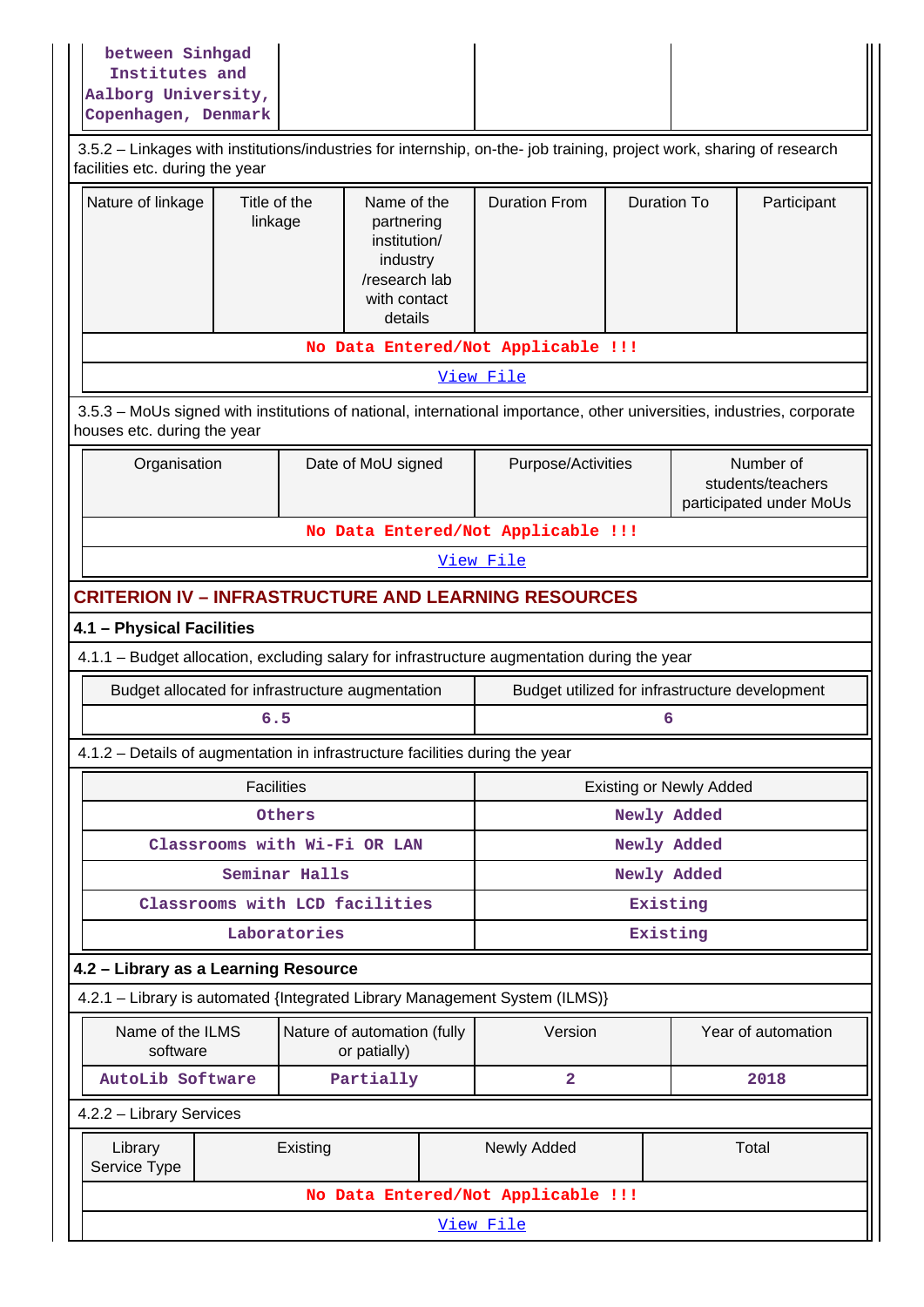| 4.2.3 - E-content developed by teachers such as: e-PG- Pathshala, CEC (under e-PG- Pathshala CEC (Under<br>Graduate) SWAYAM other MOOCs platform NPTEL/NMEICT/any other Government initiatives & institutional<br>(Learning Management System (LMS) etc                                                                                                                                                                                                                                                                                                                                                                                                                                                                                                                                                                                                                                                                                                                                                                                                                                                                                                                                                                                                                                                                      |                                           |                                            |                                                                  |                            |                                                                                     |                                           |                    |                                                                |               |
|------------------------------------------------------------------------------------------------------------------------------------------------------------------------------------------------------------------------------------------------------------------------------------------------------------------------------------------------------------------------------------------------------------------------------------------------------------------------------------------------------------------------------------------------------------------------------------------------------------------------------------------------------------------------------------------------------------------------------------------------------------------------------------------------------------------------------------------------------------------------------------------------------------------------------------------------------------------------------------------------------------------------------------------------------------------------------------------------------------------------------------------------------------------------------------------------------------------------------------------------------------------------------------------------------------------------------|-------------------------------------------|--------------------------------------------|------------------------------------------------------------------|----------------------------|-------------------------------------------------------------------------------------|-------------------------------------------|--------------------|----------------------------------------------------------------|---------------|
|                                                                                                                                                                                                                                                                                                                                                                                                                                                                                                                                                                                                                                                                                                                                                                                                                                                                                                                                                                                                                                                                                                                                                                                                                                                                                                                              | Name of the Teacher                       |                                            | Name of the Module                                               |                            |                                                                                     | Platformon which module<br>is developed   |                    | Date of launching e-<br>content                                |               |
|                                                                                                                                                                                                                                                                                                                                                                                                                                                                                                                                                                                                                                                                                                                                                                                                                                                                                                                                                                                                                                                                                                                                                                                                                                                                                                                              |                                           |                                            |                                                                  |                            | No Data Entered/Not Applicable !!!                                                  |                                           |                    |                                                                |               |
| 4.3 - IT Infrastructure                                                                                                                                                                                                                                                                                                                                                                                                                                                                                                                                                                                                                                                                                                                                                                                                                                                                                                                                                                                                                                                                                                                                                                                                                                                                                                      |                                           |                                            |                                                                  |                            |                                                                                     |                                           |                    |                                                                |               |
| 4.3.1 - Technology Upgradation (overall)                                                                                                                                                                                                                                                                                                                                                                                                                                                                                                                                                                                                                                                                                                                                                                                                                                                                                                                                                                                                                                                                                                                                                                                                                                                                                     |                                           |                                            |                                                                  |                            |                                                                                     |                                           |                    |                                                                |               |
| <b>Type</b>                                                                                                                                                                                                                                                                                                                                                                                                                                                                                                                                                                                                                                                                                                                                                                                                                                                                                                                                                                                                                                                                                                                                                                                                                                                                                                                  | <b>Total Co</b><br>mputers                | Computer<br>Lab                            | Internet                                                         | <b>Browsing</b><br>centers | Computer<br>Centers                                                                 | Office                                    | Departme<br>nts    | Available<br><b>Bandwidt</b><br>h<br>(MGBPS)                   | <b>Others</b> |
| Existin<br>g                                                                                                                                                                                                                                                                                                                                                                                                                                                                                                                                                                                                                                                                                                                                                                                                                                                                                                                                                                                                                                                                                                                                                                                                                                                                                                                 | 550                                       | 24                                         | 24                                                               | 1                          | 1                                                                                   | $\mathbf{2}$                              | 6                  | 40                                                             | 1             |
| Added                                                                                                                                                                                                                                                                                                                                                                                                                                                                                                                                                                                                                                                                                                                                                                                                                                                                                                                                                                                                                                                                                                                                                                                                                                                                                                                        | 0                                         | $\mathbf 0$                                | $\mathbf{O}$                                                     | $\mathbf{O}$               | $\mathbf 0$                                                                         | 0                                         | $\mathbf 0$        | $\mathbf 0$                                                    | $\mathbf 0$   |
| Total                                                                                                                                                                                                                                                                                                                                                                                                                                                                                                                                                                                                                                                                                                                                                                                                                                                                                                                                                                                                                                                                                                                                                                                                                                                                                                                        | 550                                       | 24                                         | 24                                                               | 1                          | 1                                                                                   | $\overline{\mathbf{2}}$                   | 6                  | 40                                                             | 1             |
|                                                                                                                                                                                                                                                                                                                                                                                                                                                                                                                                                                                                                                                                                                                                                                                                                                                                                                                                                                                                                                                                                                                                                                                                                                                                                                                              |                                           |                                            |                                                                  |                            | 4.3.2 – Bandwidth available of internet connection in the Institution (Leased line) |                                           |                    |                                                                |               |
|                                                                                                                                                                                                                                                                                                                                                                                                                                                                                                                                                                                                                                                                                                                                                                                                                                                                                                                                                                                                                                                                                                                                                                                                                                                                                                                              |                                           |                                            |                                                                  |                            | 40 MBPS/ GBPS                                                                       |                                           |                    |                                                                |               |
| 4.3.3 - Facility for e-content                                                                                                                                                                                                                                                                                                                                                                                                                                                                                                                                                                                                                                                                                                                                                                                                                                                                                                                                                                                                                                                                                                                                                                                                                                                                                               |                                           |                                            |                                                                  |                            |                                                                                     |                                           |                    |                                                                |               |
|                                                                                                                                                                                                                                                                                                                                                                                                                                                                                                                                                                                                                                                                                                                                                                                                                                                                                                                                                                                                                                                                                                                                                                                                                                                                                                                              |                                           | Name of the e-content development facility |                                                                  |                            |                                                                                     |                                           | recording facility | Provide the link of the videos and media centre and            |               |
|                                                                                                                                                                                                                                                                                                                                                                                                                                                                                                                                                                                                                                                                                                                                                                                                                                                                                                                                                                                                                                                                                                                                                                                                                                                                                                                              |                                           |                                            |                                                                  |                            | No Data Entered/Not Applicable !!!                                                  |                                           |                    |                                                                |               |
| 4.4 - Maintenance of Campus Infrastructure                                                                                                                                                                                                                                                                                                                                                                                                                                                                                                                                                                                                                                                                                                                                                                                                                                                                                                                                                                                                                                                                                                                                                                                                                                                                                   |                                           |                                            |                                                                  |                            |                                                                                     |                                           |                    |                                                                |               |
| 4.4.1 - Expenditure incurred on maintenance of physical facilities and academic support facilities, excluding salary<br>component, during the year                                                                                                                                                                                                                                                                                                                                                                                                                                                                                                                                                                                                                                                                                                                                                                                                                                                                                                                                                                                                                                                                                                                                                                           |                                           |                                            |                                                                  |                            |                                                                                     |                                           |                    |                                                                |               |
|                                                                                                                                                                                                                                                                                                                                                                                                                                                                                                                                                                                                                                                                                                                                                                                                                                                                                                                                                                                                                                                                                                                                                                                                                                                                                                                              | Assigned Budget on<br>academic facilities |                                            | Expenditure incurred on<br>maintenance of academic<br>facilities |                            |                                                                                     | Assigned budget on<br>physical facilities |                    | Expenditure incurredon<br>maintenance of physical<br>facilites |               |
|                                                                                                                                                                                                                                                                                                                                                                                                                                                                                                                                                                                                                                                                                                                                                                                                                                                                                                                                                                                                                                                                                                                                                                                                                                                                                                                              | 39.26                                     |                                            | 19.93                                                            |                            |                                                                                     | 9                                         |                    | 8.56                                                           |               |
| 4.4.2 – Procedures and policies for maintaining and utilizing physical, academic and support facilities - laboratory,<br>library, sports complex, computers, classrooms etc. (maximum 500 words) (information to be available in<br>institutional Website, provide link)                                                                                                                                                                                                                                                                                                                                                                                                                                                                                                                                                                                                                                                                                                                                                                                                                                                                                                                                                                                                                                                     |                                           |                                            |                                                                  |                            |                                                                                     |                                           |                    |                                                                |               |
| Round the clock security arrangements have been made available on the campus<br>. The hostel and Campus premises are under CCTV surveillance. Free wifi facility<br>is available at campus. Time to Time maintenance is carried out for it. AT<br>campus every Tuesday OPD is arranged for students. A clinic for routine medical<br>services, with quality medical staff is available in the campus for any Mini<br>problem and in case of any major problem the staff and students can avail the<br>facility free of Cost at. Smt. Kashibai Navale Medical College and General<br>Hospital. A vehicle is made available to meet the medical emergencies. The<br>institute has the students Safety Insurance Policy. This policy is renewed each<br>year. According to this policy, all students studying in the institute are<br>insured. Group Insurance scheme is also provided to all employees. Institute<br>has hostel facilities . Each room has sufficient space and has attached bath cum<br>lavatory. The rooms are fully furnished. Additional facilities for cooking,<br>washing, solar water heater etc. are also provided. There are separate<br>residential blocks on the campus, providing accommodation to faculty and other<br>supporting staff members. Clean, hygienic and quality food is available at |                                           |                                            |                                                                  |                            |                                                                                     |                                           |                    |                                                                |               |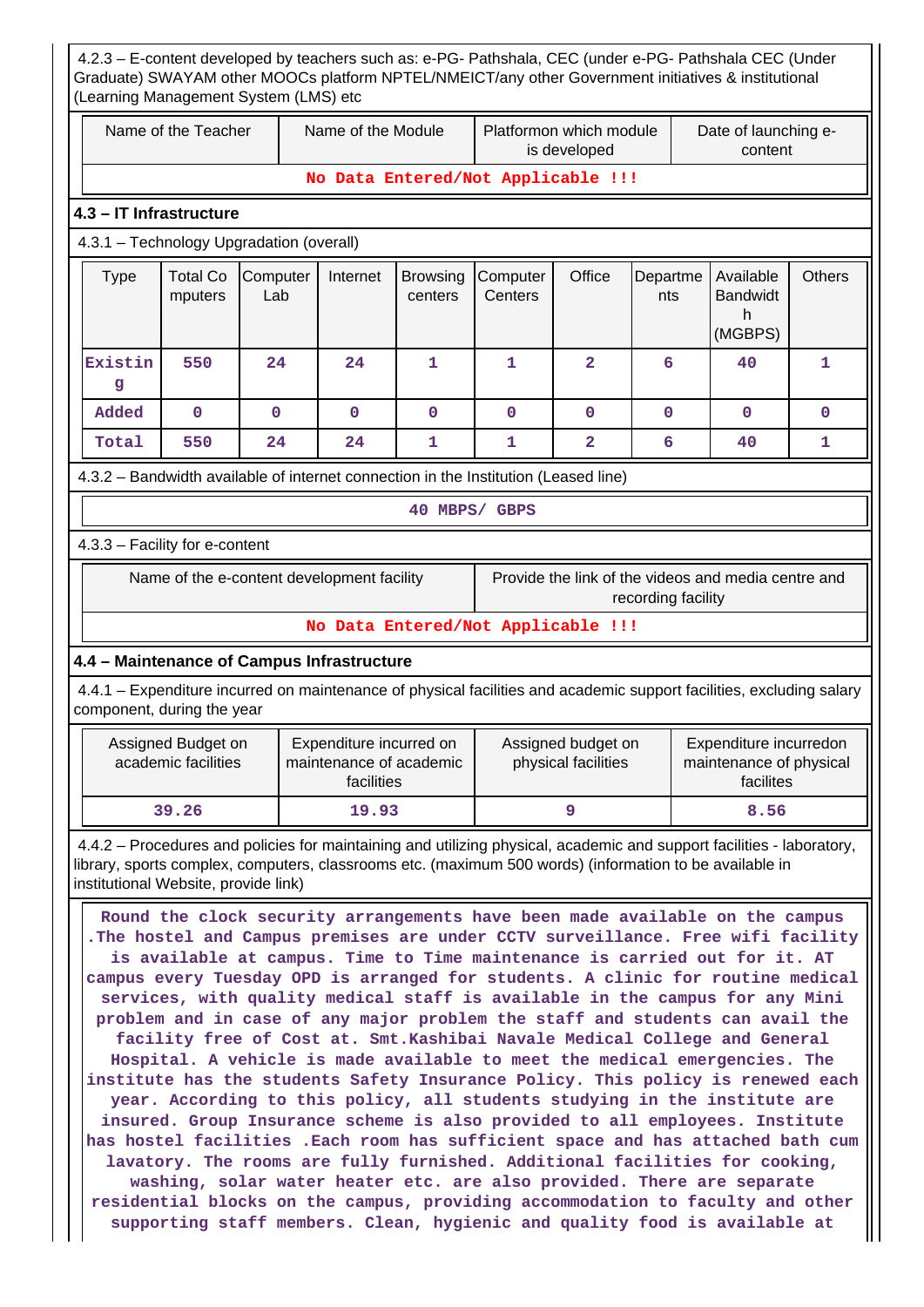**subsidized rates in the mess of all the hostels. There is "Amravati" mess for boys and separate mess "Annapurna" exclusively for girls in the campus. For pure hygienic water supply double carbon purification filler and aquagard purifiers are available in campus. A new sports complex at Vadgaon campus has been established along with existing sports facilities. This includes a huge cricket ground which matches the international standards, new tennis courts have been provided for practice and to hold top class tournaments. There is also well maintained swimming pool. Other facilities like laundry, photocopying centers have also been made available to the students Well equipped laboratories are available at each department with maintenance. The library has a rich collection of technical, personality development communication skill and Career development titles. More than 13.340 books with 2414 titles. Library book collection autobiographies and a few classics. AutoLib Library Management Software with OPAC (Online Public Access Catalogue) is available, which is convenient to the users to know about the library Collection and its availability Internet facility, WiFi Connectivity, reprography and printing facility, Necessary. EResources supporting latest technologies are available in**

**library.**

[http://cms.sinhgad.edu/sinhgad\\_engineering\\_institutes/sits\\_narhetechnicalcampus.aspx](http://cms.sinhgad.edu/sinhgad_engineering_institutes/sits_narhetechnicalcampus.aspx)

### **CRITERION V – STUDENT SUPPORT AND PROGRESSION**

### **5.1 – Student Support**

5.1.1 – Scholarships and Financial Support

|                                         | Name/Title of the scheme | Number of students | Amount in Rupees |  |  |
|-----------------------------------------|--------------------------|--------------------|------------------|--|--|
| Financial Support<br>from institution   | Nil                      |                    |                  |  |  |
| Financial Support<br>from Other Sources |                          |                    |                  |  |  |
| a) National                             | Nil                      | 0                  |                  |  |  |
| b) International                        | Nil                      |                    |                  |  |  |
| No file uploaded.                       |                          |                    |                  |  |  |

 5.1.2 – Number of capability enhancement and development schemes such as Soft skill development, Remedial coaching, Language lab, Bridge courses, Yoga, Meditation, Personal Counselling and Mentoring etc.,

| Name of the capability<br>enhancement scheme | Date of implemetation | Number of students<br>enrolled | Agencies involved |
|----------------------------------------------|-----------------------|--------------------------------|-------------------|
| Softskill<br>Development                     | 19/06/2018            | 2048                           | <b>SITS NARHE</b> |
| Yoga                                         | 21/06/2018            | 500                            | <b>SITS NARHE</b> |
| Personal<br>Counselling and<br>Mentoring     | 27/06/2018            | 2048                           | <b>SITS NARHE</b> |
| Remedial Coaching                            | 04/10/2018            | 2000                           | <b>SITS NARHE</b> |
| Language Lab (IIT<br>spoken tutorial)        | 28/08/2018            | 2048                           | <b>SITS NARHE</b> |
|                                              |                       | View File                      |                   |

 5.1.3 – Students benefited by guidance for competitive examinations and career counselling offered by the institution during the year

| Year | Name of the |
|------|-------------|
|      | scheme      |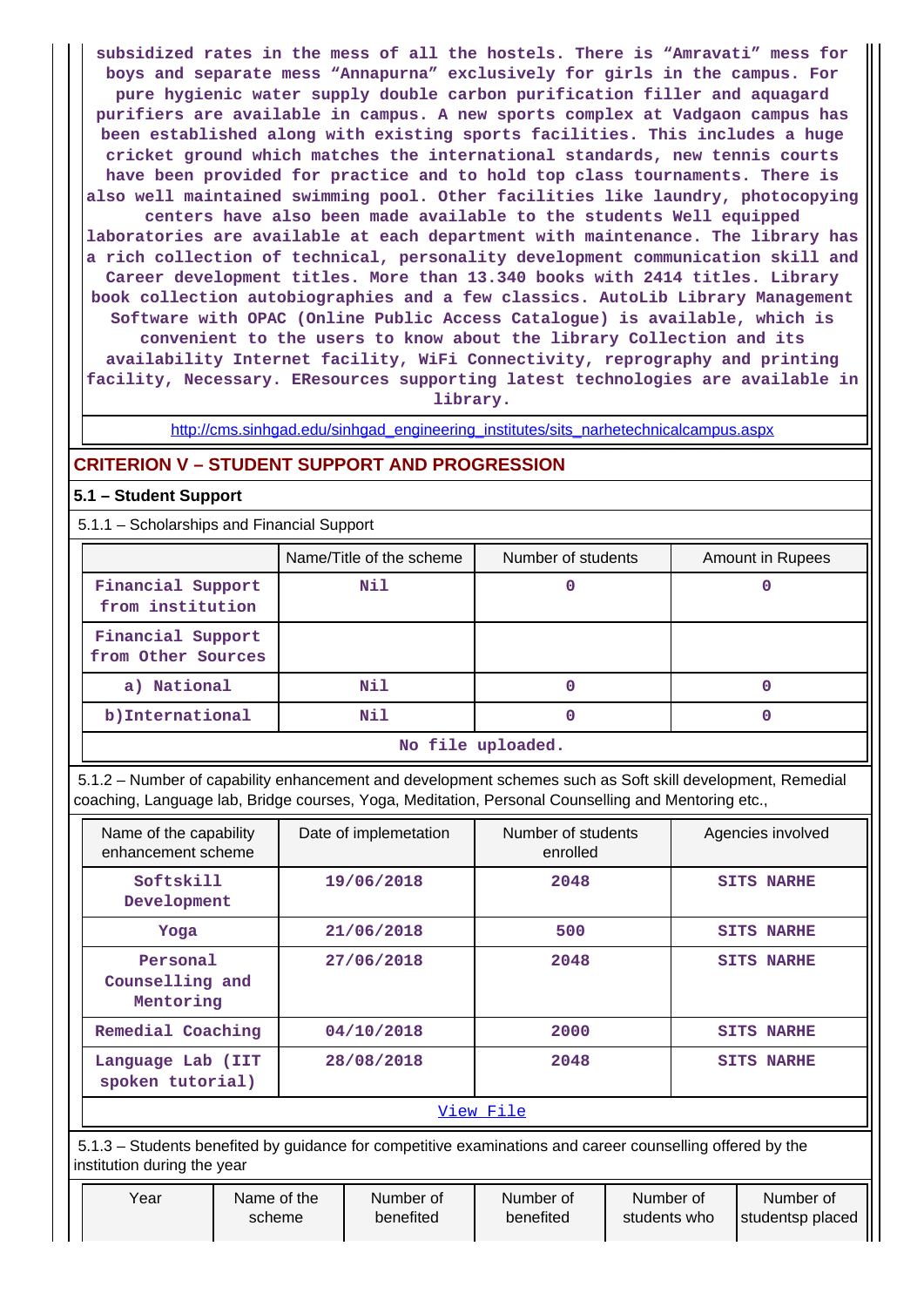|                                                                                    |                                                                                                                | students for<br>competitive<br>examination | students by<br>career<br>counseling<br>activities | have passedin<br>the comp. exam                |                                     |
|------------------------------------------------------------------------------------|----------------------------------------------------------------------------------------------------------------|--------------------------------------------|---------------------------------------------------|------------------------------------------------|-------------------------------------|
| 2018                                                                               | <b>GATE</b>                                                                                                    | 150                                        | 147                                               | $12 \overline{ }$                              | 10                                  |
| 2018                                                                               | <b>GRE</b>                                                                                                     | 206                                        | 236                                               | 22                                             | 17                                  |
| 2018                                                                               | Higher<br>Education op<br>portunities<br>abroad after<br>Graduation                                            | 55                                         | 10                                                | 24                                             | 156                                 |
| 2018                                                                               | BYJU'S<br><b>CLASSES</b>                                                                                       | 45                                         | 56                                                | 76                                             | 98                                  |
| 2018                                                                               | Kasnet,<br>Pune                                                                                                | 50                                         | 45                                                | 48                                             | 34                                  |
|                                                                                    |                                                                                                                |                                            | View File                                         |                                                |                                     |
| harassment and ragging cases during the year                                       | 5.1.4 – Institutional mechanism for transparency, timely redressal of student grievances, Prevention of sexual |                                            |                                                   |                                                |                                     |
|                                                                                    | Total grievances received                                                                                      | Number of grievances redressed             |                                                   | Avg. number of days for grievance<br>redressal |                                     |
|                                                                                    | 0                                                                                                              | 0                                          |                                                   | 0                                              |                                     |
| 5.2 - Student Progression                                                          |                                                                                                                |                                            |                                                   |                                                |                                     |
|                                                                                    | 5.2.1 - Details of campus placement during the year                                                            |                                            |                                                   |                                                |                                     |
|                                                                                    | On campus                                                                                                      |                                            |                                                   | Off campus                                     |                                     |
| Nameof<br>organizations<br>visited                                                 | Number of<br>students<br>participated                                                                          | Number of<br>stduents placed               | Nameof<br>organizations<br>visited                | Number of<br>students<br>participated          | Number of<br>stduents placed        |
| 334                                                                                | 346                                                                                                            | 163                                        | 28                                                | 156                                            | 36                                  |
|                                                                                    |                                                                                                                |                                            | View File                                         |                                                |                                     |
|                                                                                    | 5.2.2 - Student progression to higher education in percentage during the year                                  |                                            |                                                   |                                                |                                     |
| Year                                                                               | Number of<br>students<br>enrolling into<br>higher education                                                    | Programme<br>graduated from                | Depratment<br>graduated from                      | Name of<br>institution joined                  | Name of<br>programme<br>admitted to |
| 2018                                                                               | 4                                                                                                              | BE                                         | <b>ETC</b>                                        | <b>COLARADO</b><br><b>UNIVERSITY</b>           | <b>NETWORKING</b>                   |
| 2018                                                                               | 4                                                                                                              | <b>BE</b>                                  | <b>COMP</b>                                       | <b>ISBI MUMBAI</b>                             | <b>MBA</b>                          |
| 2018                                                                               | 1                                                                                                              | BE                                         | IT                                                | <b>ISBI MUMBAI</b>                             | <b>MBA</b>                          |
| 2018                                                                               | 5                                                                                                              | <b>BE</b>                                  | <b>MECH</b>                                       | <b>COLARADO</b><br><b>UNIVERSITY</b>           | <b>NETWORKING</b>                   |
| 2018                                                                               | 6                                                                                                              | <b>BE</b>                                  | <b>CIVIL</b>                                      | <b>ISBI MUMBAI</b>                             | <b>MBA</b>                          |
|                                                                                    |                                                                                                                |                                            | View File                                         |                                                |                                     |
| (eg:NET/SET/SLET/GATE/GMAT/CAT/GRE/TOFEL/Civil Services/State Government Services) | 5.2.3 - Students qualifying in state/ national/ international level examinations during the year               |                                            |                                                   |                                                |                                     |
|                                                                                    | Items                                                                                                          |                                            |                                                   | Number of students selected/ qualifying        |                                     |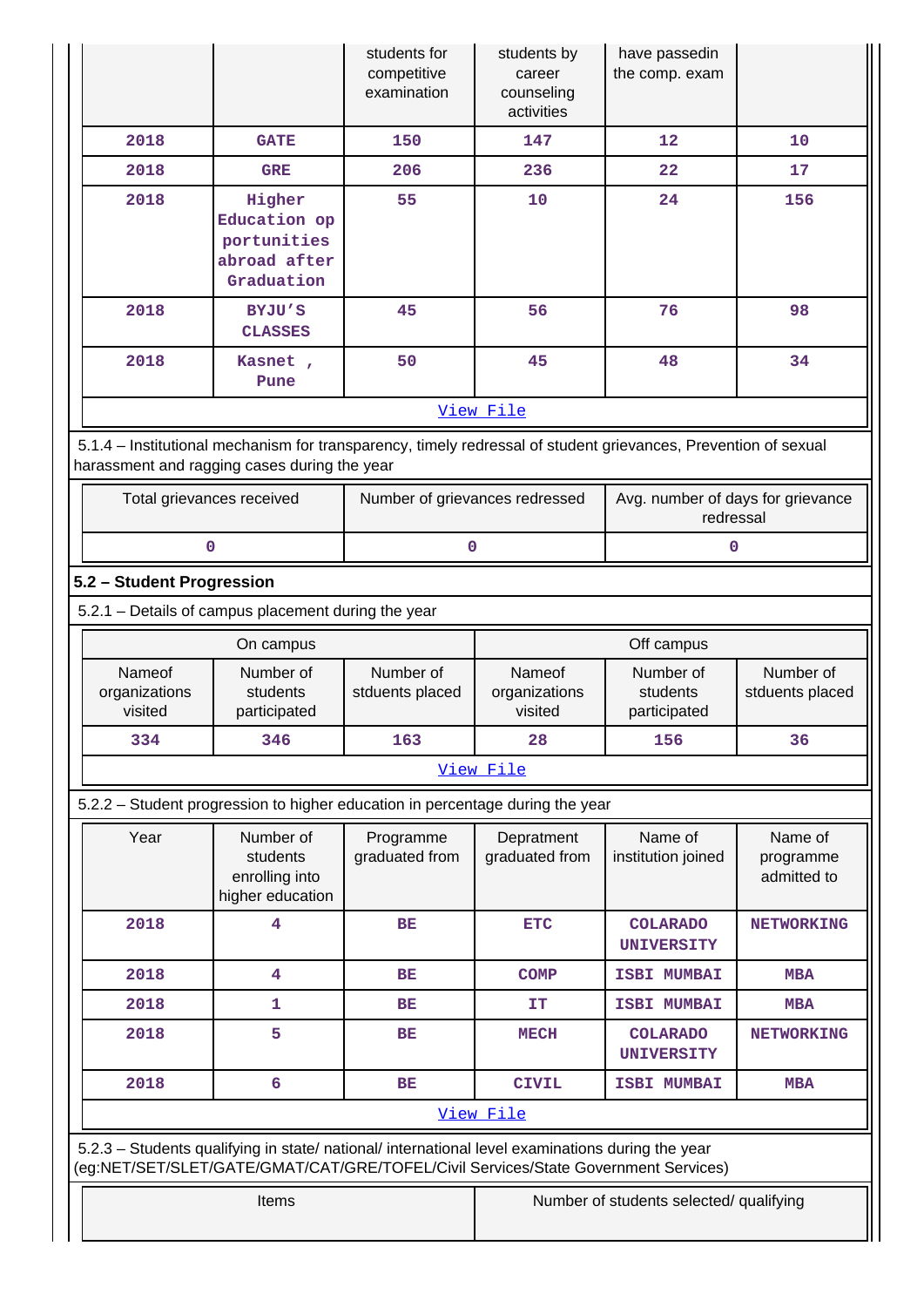|      |                                                                                                                                                                                | 39                        |                                   |           |                                     |  |                        |                            |
|------|--------------------------------------------------------------------------------------------------------------------------------------------------------------------------------|---------------------------|-----------------------------------|-----------|-------------------------------------|--|------------------------|----------------------------|
|      |                                                                                                                                                                                | 4                         |                                   |           |                                     |  |                        |                            |
|      | <b>GATE</b>                                                                                                                                                                    |                           |                                   |           |                                     |  | 34                     |                            |
|      |                                                                                                                                                                                |                           |                                   | View File |                                     |  |                        |                            |
|      | 5.2.4 – Sports and cultural activities / competitions organised at the institution level during the year                                                                       |                           |                                   |           |                                     |  |                        |                            |
|      | Activity                                                                                                                                                                       |                           | Level                             |           |                                     |  | Number of Participants |                            |
|      | Street Play                                                                                                                                                                    |                           | <b>NATIONAL</b>                   |           |                                     |  | 20                     |                            |
|      | <b>Fashion Show</b>                                                                                                                                                            |                           | <b>NATIONAL</b>                   |           |                                     |  | 33                     |                            |
|      | Stage Play                                                                                                                                                                     |                           | <b>NATIONAL</b>                   |           |                                     |  | 20                     |                            |
|      |                                                                                                                                                                                |                           |                                   | View File |                                     |  |                        |                            |
|      | 5.3 - Student Participation and Activities                                                                                                                                     |                           |                                   |           |                                     |  |                        |                            |
|      | 5.3.1 – Number of awards/medals for outstanding performance in sports/cultural activities at national/international<br>level (award for a team event should be counted as one) |                           |                                   |           |                                     |  |                        |                            |
| Year | Name of the<br>award/medal                                                                                                                                                     | National/<br>Internaional | Number of<br>awards for<br>Sports |           | Number of<br>awards for<br>Cultural |  | Student ID<br>number   | Name of the<br>student     |
| 2018 | Street<br>Play                                                                                                                                                                 | National                  | 0                                 |           | 3                                   |  | 5674                   | Jadhavan<br>Kar            |
| 2018 | Fashion<br>Show                                                                                                                                                                | National                  | 0                                 |           | $\mathbf{1}$                        |  | 9860                   | Saket<br>Raina             |
| 2018 | Stage Play                                                                                                                                                                     | National                  | 0                                 |           | 1                                   |  | 1267                   | Parag<br>Patel             |
| 2018 | Kabaddi                                                                                                                                                                        | National                  | $\mathbf{1}$                      |           | $\mathbf 0$                         |  | 5634                   | Shubhangi<br><b>Karape</b> |
| 2018 | All indian<br>Inter-Univ<br>Archery Ch<br>anpionship                                                                                                                           | National                  | $\mathbf{1}$                      |           | $\mathbf 0$                         |  | 3267                   | Shailesh<br>Kore           |
| 2018 | Running<br>1500 m                                                                                                                                                              | National                  | $\overline{\mathbf{4}}$           |           | $\mathbf 0$                         |  | 1099                   | Sangram<br>Bhoite          |
| 2018 | $4*100$                                                                                                                                                                        | National                  | $\overline{4}$                    |           | $\overline{0}$                      |  | 4509                   | Akash                      |

 5.3.2 – Activity of Student Council & representation of students on academic & administrative bodies/committees of the institution (maximum 500 words)

**Sangle**

**Relay Race**

 **Institute provides a platform for the different participations of the students in the various academic administrative bodies including other activities. This allows the students in gaining leadership qualities, rules, protocols and execution skills. Its selection, constitution, activities and funding: • Each council consists of a representative council, which is called Class Committee and includes student members too. • The student members bring forward their views and proposals of the entire class with respect to the faculty, subjects, syllabus and other things related to the class. • The composition of student members is of one topper, one average and one slow learner ( the one who has more integrity with other students) of each different section and are nominated as class representatives, for all the sections from I Year to Final Year. • The Student Council aids the students share their ideas, interests, and concerns with lecturers and principal. They often also help raising the funds for wide**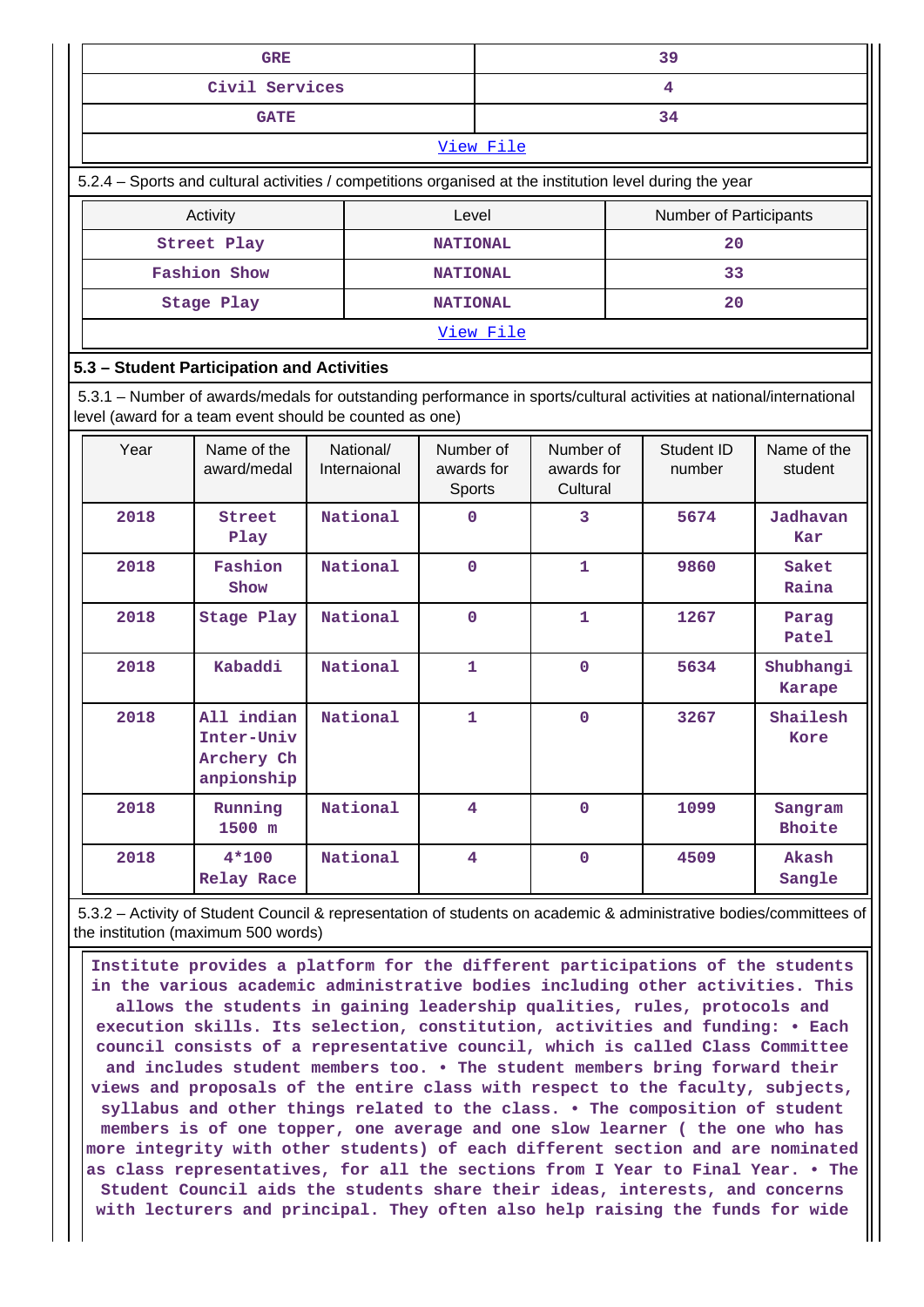**activities, including social events, community projects, helping people in need and college reform. • Various programs like paper presentations, workshops and seminars are organized by these bodies every year. We have formed 6 student committees such as: University Representative (UR), General Secretary (GS), Ladies Representative (LR), Assistant Ladies Representative (ALR), Cultural Secretary (CS), Assistant Cultural Secretary (ACS), Technical Secretary (TS), Assistant Technical Secretary (ATS), Sports Secretary (SS), Assistant Sports Secretary (ASS), Social Activity In charge (SAI), Magazine Coordinator, Adult Education, IQAC Coordinator, NCC Coordinator and NSS Coordinator SN Class Branch Name Position 1 BE (Comp) Hrishikesh Warunkar University Representative (UR) 2 BE (Mech) Kshitij Salunke General Secretary (GS) 3 BE (ETC) Sayantani Bose Ladies Representative (LR) 4 TE (Comp) Saloni Patil Assistant Ladies Representative (ALR) 5 BE (Comp) 2nd Shift Pratik Bhagwat Cultural Secretary (CS) 6 TE(ETC) Shikha Jaitwar Assistant Cultural Secretary (ACS) 7 BE (Civil) Sarvesh Kolhe Technical Secretary (TS) 8 TE (IT) Adwait Adsul Assistant Technical Secretary (ATS) 9 BE (Civil) Rahul Adarkar Sports Secretary (SS) 10 TE (Comp) Rucha Ugemuge Sports Secretary (SS) 11 TE (Mech) Chirag Pingale Assistant Sports Secretary (ASS) 12 BE (Comp) TE (ETC) Maithilee Vaidya Manjiri Deshpande Social Activity In charge (SAI) 13 TE (Civil) Amol Ghuge Magazine Coordinator 14 BE (IT) Shreya Upadhyay Adult Education 15 BE (Civil) Parag Patel IQAC Coordinator 16 BE (Mech) Azhar Qureshi NCC Coordinator 17 BE (Mech) Rohit Gajare NSS Coordinator .**

#### **5.4 – Alumni Engagement**

5.4.1 – Whether the institution has registered Alumni Association?

 **Yes**

 **The Alumni Association of SITS Narhe was registered in the academic year 201213. The registration number is 1928/2012/Pune dated 03/10/2012. Every year the alumni students are called in huge numbers and are asked to share their experiences as and when they explore the real experiences of the Industry world. Frequently meeting with the alumni students helps the current students to get more and more knowledge of the outside world and a better interaction and contact is built up between them. The alumni students are welcomed by the college and different types of inquiries and questions are made to understand the requirement of the companies based on which the campus placements can be improved by rigorous trainings and workshops. An engaged alumni network allows the University to benefit from the skills and experience of our graduates, by offering their support to our students, to the institution and to each other. If we keep them well informed and engaged, alumni are our most loyal supporters and our best ambassadors, offering invaluable marketing and promotion across their personal and professional networks.Alumni network has a real life benefit for current students. Alumni also donate their valuable time to offer career support to current students. This enhances the students' experience and give them that competitive edge in today's tough job market. The alumni network of a college is one of the biggest sources of placement opportunities to the students. Alumni can help students get placed at their respective organizations.Alumni can play an active role in voluntary programs like mentoring students in their areas of expertise. They also play a significant role in contributing scholarships to deserving students. Alumni get in touch with students and share their expertise and best practices in a given field. "My [professional] mentoring journey has been very rewarding. I have learnt a lot about myself and my own career trajectory", says an SGI student. Leveraging the alumni community can be a winwin for both the institution and the alumni. Many of them are willing to 'GiveBack' to their almamater as a sign of their gratitude and affinity towards the institution.**

5.4.2 – No. of enrolled Alumni: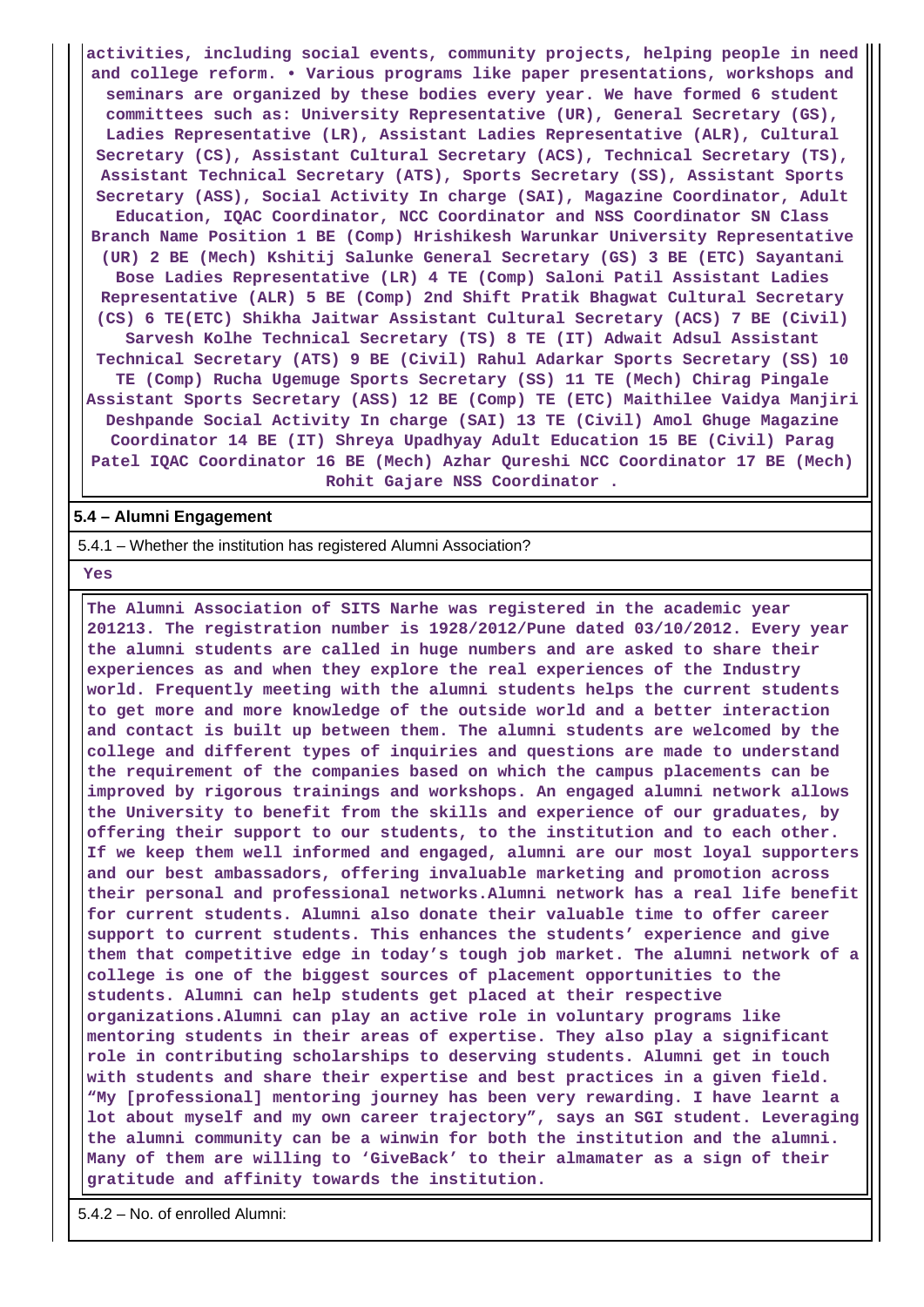**4762**

5.4.3 – Alumni contribution during the year (in Rupees) :

**20000** 

5.4.4 – Meetings/activities organized by Alumni Association :

 **15 sessions were conducted by Alumni on different topics such as Project work Higher Studies, Career Opportunities in Web Development, Android. 10 alumni students from all departments were invited to interact with First Year Students in FE Induction Programme. Alumni students have contributed as a Judge in TECHTONIC2018. The institute has a tradition and culture of social awareness percolated through alumni gives natural motivation to the current students and faculty to participate in various social activities. Motivation from faculty coordinators to the students and leadership shown by the enthusiastic students gives boost for various innovative ideas. These ideas are then converted into extension activities through NSS and students associations. TCT and college magazine also gives wide publicity and encouragement to the entire student community that ultimately resulted into massive participation and satisfaction of conduction of social work.**

#### **CRITERION VI – GOVERNANCE, LEADERSHIP AND MANAGEMENT**

**6.1 – Institutional Vision and Leadership**

 6.1.1 – Mention two practices of decentralization and participative management during the last year (maximum 500 words)

 **The policies are decided by the SITS management. A full freedom (academic, administrative and financial) is then given to the Principal, HODs, and faculty. The details are as follows: • Principal is empowered to appoint appropriate person as the HOD who has leadership qualities and good listening ability to understand the students and faculty, their situations and expected outcome. • HOD is empowered to allocate specific subjects to appropriate faculty to give justice and get maximum quality results. In addition to the academic workload, the HOD also assigns few administrative duties to the individual faculty based on the ability and the leadership qualities of the individuals. • The institute has formed IQAC and it has departmental IQAC coordinator for each department. That coordinator helps in administrative and academic activities throughout the academic year. • Every faculty member has freedom of deciding the suitable teaching methodology by understanding the time frame and evaluation mechanism of SPPU. • Involvement of faculty in various activities and the interest shown by them while executing specific task gives an idea to the HOD to understand the strength of the faculty. HOD is empowered to promote specific faculty to handle dedicated events in best possible way. This process is not only grooming the leadership of HODs but also useful to create a followers while executing various activities efficiently. Similar approach is also followed by the Principal to promote and encourage HODs, faculty and staff while executing specific activities for the development of the institution. • Faculty members of every department follow all the instructions given by the HOD. They are not only handling the responsibilities of completion of academics but also help HOD in various administrative duties such as TG, CT, and coordinator of specific committee. Many dedicated faculties**

**are also getting opportunity to perform their duties at institute level.**

6.1.2 – Does the institution have a Management Information System (MIS)?

**No. 2. In the case of the case of the case of the case of the case of the case of the case of the case of the case of the case of the case of the case of the case of the case of the case of the case of the case of the cas** 

**6.2 – Strategy Development and Deployment**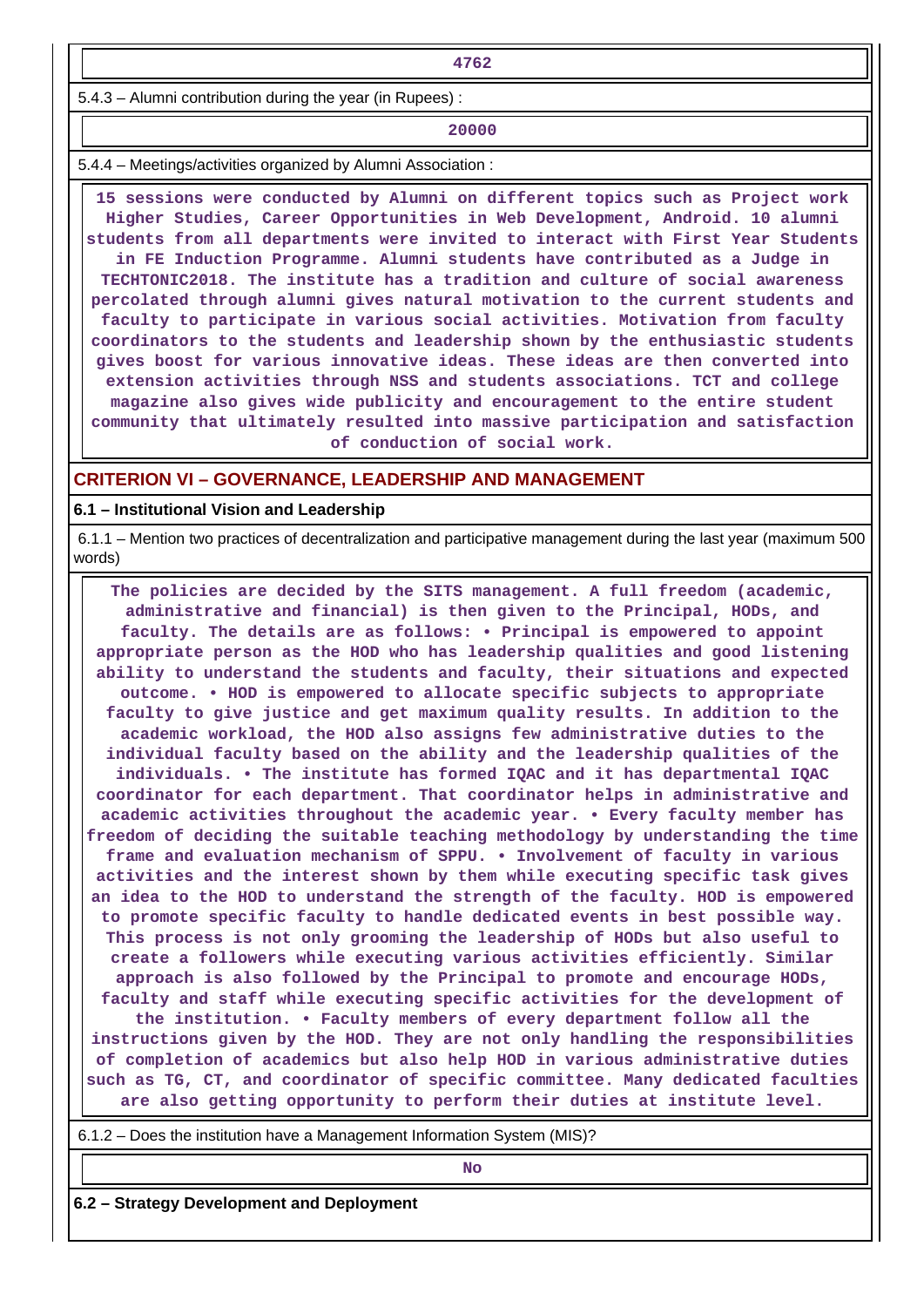|                        | 6.2.1 – Quality improvement strategies adopted by the institution for each of the following (with in 100 words each):                                                                                                                                                                                                                                                                                                                                                                                                                                                                                                                                                                                                                                                                                                                                                                                                                                                                                                                                                                                                                                                                                                                                                                                                                                                                                                                                                                               |
|------------------------|-----------------------------------------------------------------------------------------------------------------------------------------------------------------------------------------------------------------------------------------------------------------------------------------------------------------------------------------------------------------------------------------------------------------------------------------------------------------------------------------------------------------------------------------------------------------------------------------------------------------------------------------------------------------------------------------------------------------------------------------------------------------------------------------------------------------------------------------------------------------------------------------------------------------------------------------------------------------------------------------------------------------------------------------------------------------------------------------------------------------------------------------------------------------------------------------------------------------------------------------------------------------------------------------------------------------------------------------------------------------------------------------------------------------------------------------------------------------------------------------------------|
| <b>Strategy Type</b>   | <b>Details</b>                                                                                                                                                                                                                                                                                                                                                                                                                                                                                                                                                                                                                                                                                                                                                                                                                                                                                                                                                                                                                                                                                                                                                                                                                                                                                                                                                                                                                                                                                      |
| Curriculum Development | The University decides curriculum which<br>is implemented and to minimise the gaps<br>as per needs of Industries additional<br>efforts are taken to bridge the gap<br>like: • Languages like Japanese, German<br>etc are offered to the students who<br>want to learn for self development. .<br>For second, Third and Final year<br>students Professional Skill Development<br>courses like Personal Effectiveness and<br>technical value addition, Interpersonal<br>Skills, Leadership and Public Speaking,<br>etc are additionally taught to the<br>students. . All faculty members exploit<br>their knowledge and ability to<br>percolate the knowledge with the help<br>of academic freedom given by the HODs<br>with clear understanding of their<br>responsibilities and expected outcomes.                                                                                                                                                                                                                                                                                                                                                                                                                                                                                                                                                                                                                                                                                                  |
| Teaching and Learning  | SITs has used following strategies<br>during academic year 201819 to enhance<br>Teaching and Learning. 1. Outcome Based<br>Education Implementation: Delivery of<br>subject matter by a teacher is<br>important for effective learning of<br>students. The learning style of every<br>student is different accordingly the<br>teachers at SITs adopt the teaching<br>methodology by understanding the<br>students. By considering this fact the<br>teachers shifted from traditional<br>teaching method to innovative active<br>and participative delivery method<br>called outcomebased education system.<br>Therefore, SITs is practicing Outcome<br>based education (OBE) system to improve<br>the teaching learning process. 2. Use<br>of dynamic Teaching Learning Techniques<br>To improve the teachinglearning process<br>many innovative teaching tools are<br>being used in SITs such as teaching<br>methodology, teaching by giving live<br>examples, Brainstorming, Audio/ Video<br>tools, and activities involved teamwork<br>etc. 3. Conduction of Remedial Classes<br>Remedial classes are conducted for the<br>weak students and the other students<br>who require additional help. 4. Student<br>feedback regarding teaching Feedback<br>from the students is taken for the<br>respective subject Teachers. Based on<br>the feedback the low performers are<br>counselled and the action plan made for<br>improvement. It helps to improve<br>teaching and learning process. 5. Use |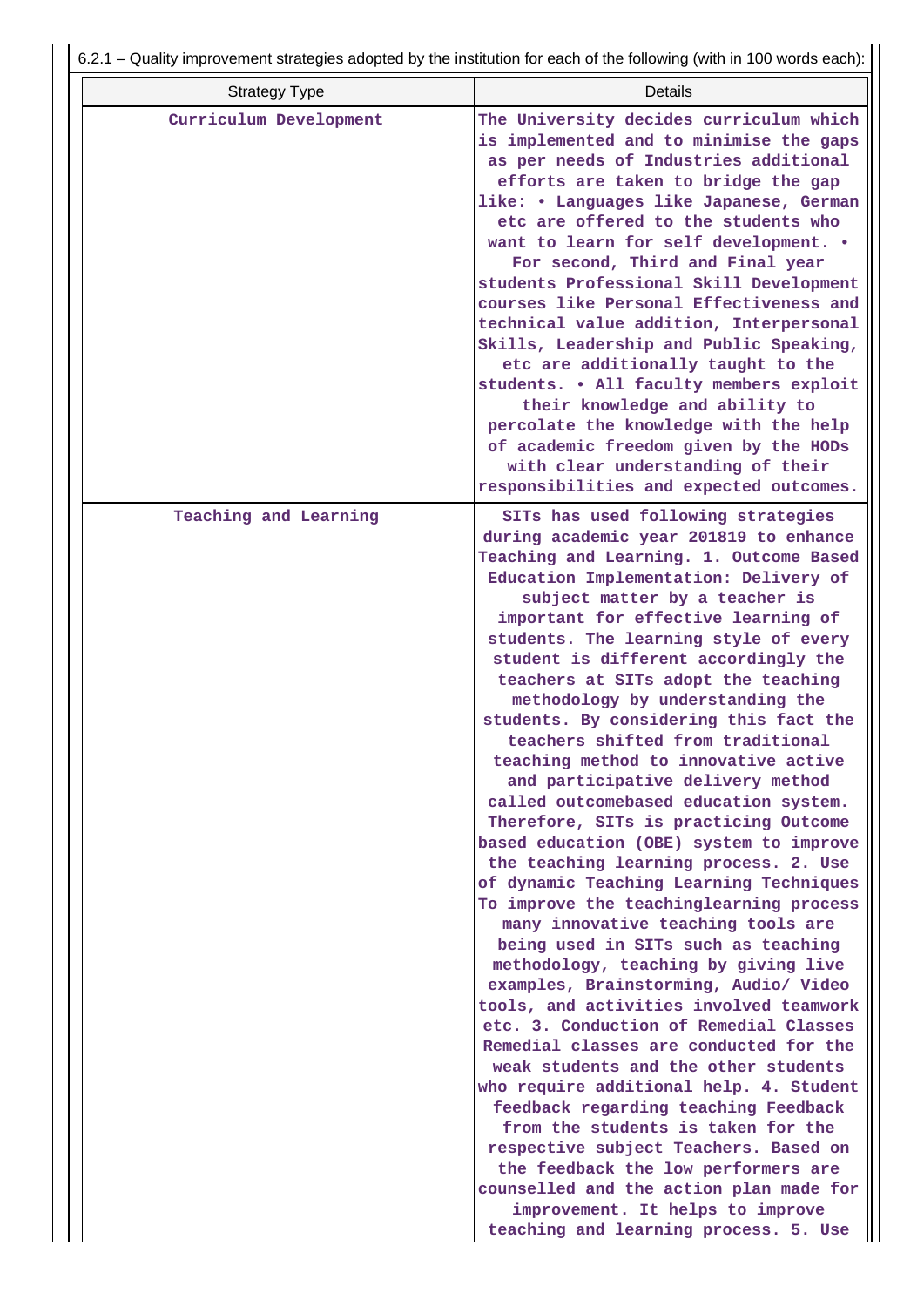|                            | of Web based Online Courses In addition<br>to classroom teaching, students are<br>encouraged to apply for web based<br>online courses like NPTEL, SWAYAM which<br>gives them a platform to choose the<br>courses of their interest and earn<br>credits. 6. Implementation of STP, VAP,<br>QALR, ET, and AMCAT etc. 7. Guest<br>lectures 8. Mentor mentee scheme for<br>development of students. To facilitate<br>the achievement of the intended<br>learning outcomes the following<br>strategies are adopted .Preparation of<br>teaching plan at the beginning of the<br>semester. . Allotment of subjects based<br>on skill sets of the faculty members.<br>.Preparation of the course plan by the<br>Faculty members. . Innovative teaching<br>methodologies like Multimedia lectures,<br>Assignments, quizzes, Group discussions<br>and case studies etc.                                                                                                                                                                                                                                                                                                                                                         |
|----------------------------|-----------------------------------------------------------------------------------------------------------------------------------------------------------------------------------------------------------------------------------------------------------------------------------------------------------------------------------------------------------------------------------------------------------------------------------------------------------------------------------------------------------------------------------------------------------------------------------------------------------------------------------------------------------------------------------------------------------------------------------------------------------------------------------------------------------------------------------------------------------------------------------------------------------------------------------------------------------------------------------------------------------------------------------------------------------------------------------------------------------------------------------------------------------------------------------------------------------------------|
| Examination and Evaluation | The formative evaluation is done by<br>three continuous assessment tests<br>conducted by the Institution. The<br>continuous assessment marks secured by<br>the students are submitted to the<br>University through its web portal. The<br>continuous assessment aids in<br>identification of the slow learners.<br>Further counselling and special<br>training are imparted to the slow<br>learners to enable them to perform<br>better in the University Examinations.<br>· Academic colander is made well in<br>advance considering all the activities<br>useful for quality outcome. .<br>Conduction of mock examination and<br>evaluation to understand effective TLP<br>while transforming the subject matter<br>amongst the students. . External<br>examiners are appointed for Practical<br>and Oral examinations. . Question paper<br>setting of University Examinations is<br>done by the University. . For internal<br>tests assessments of answer papers is<br>done and are shown to the students. .<br>The Question paper pattern is as per<br>the University question paper. .<br>Through assessment the idea about the<br>topic understanding by the students is<br>obtained for further action if any. |
| Research and Development   | The institute ensures research in<br>faculty and students by: . Developing<br>infrastructural facilities, . Promoting<br>and encouraging faculty for research<br>and publication, . Promoting<br>qualification improvement program                                                                                                                                                                                                                                                                                                                                                                                                                                                                                                                                                                                                                                                                                                                                                                                                                                                                                                                                                                                    |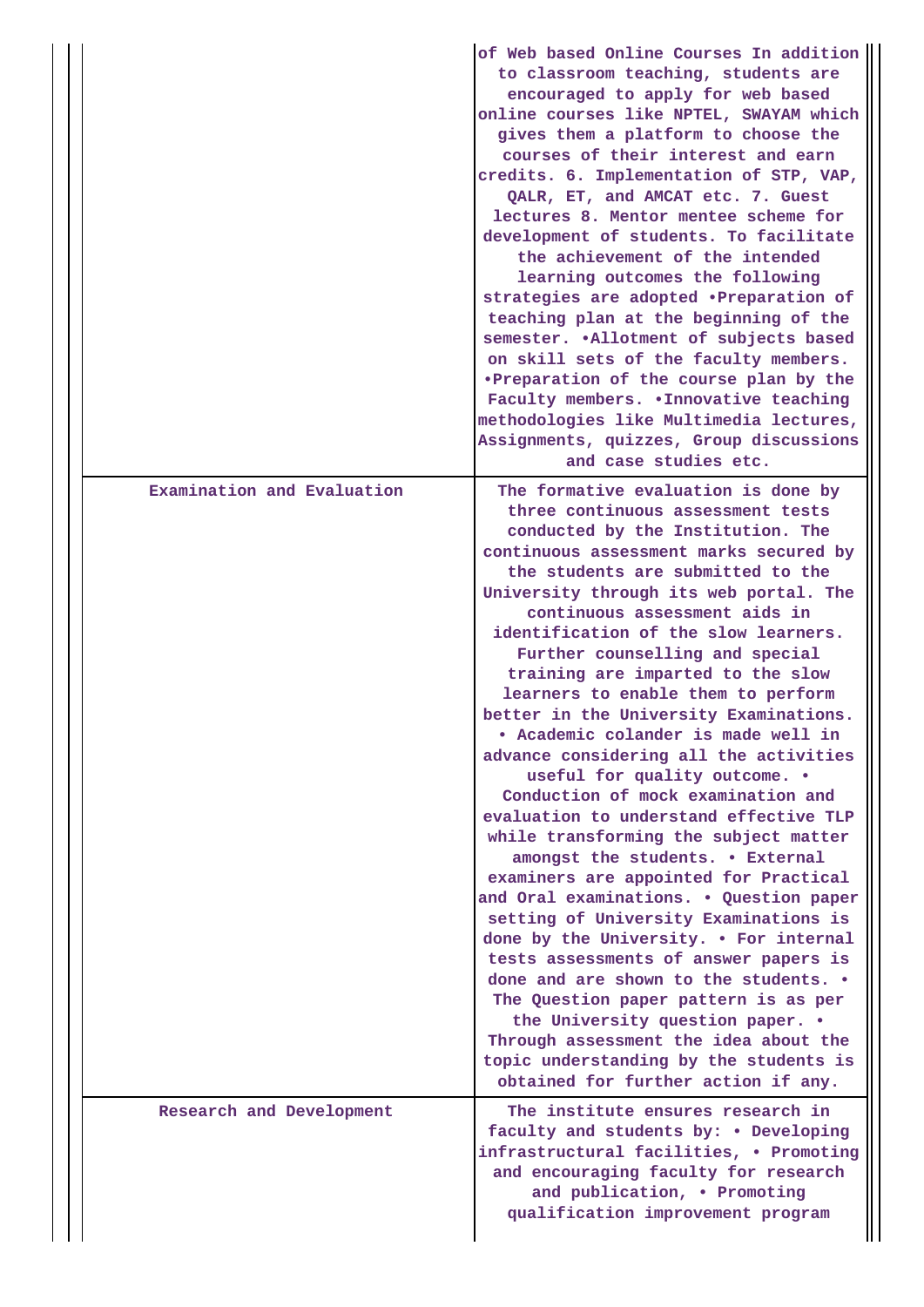|                                                               | through research, . Encouraging<br>students to undertake industry<br>projects, . Encouraging students to<br>present technical papers, . Signing<br>MoUs with industry / foreign<br>universities, . Encouraging faculties<br>to apply for research grants                                                                                                                                                                                                                                                                                                                                                                                                                                                                 |
|---------------------------------------------------------------|--------------------------------------------------------------------------------------------------------------------------------------------------------------------------------------------------------------------------------------------------------------------------------------------------------------------------------------------------------------------------------------------------------------------------------------------------------------------------------------------------------------------------------------------------------------------------------------------------------------------------------------------------------------------------------------------------------------------------|
| Library, ICT and Physical<br>Infrastructure / Instrumentation | . At SITs a Library committee is formed<br>and the responsibilities of library<br>committee is advising in collection,<br>development, selecting books of<br>respective departments. To enrich the<br>library by procuring leading national /<br>international print and ejournals,<br>ebooks. Guiding in budget allocation,<br>policy decisions, forming rules<br>regulations and controlling its<br>implementation. To advise librarian to<br>solve administrative problems. .<br>Digital Library provides online access<br>to ejournals and eresources. . Barcode<br>based issue/return of books. . NPTEL,<br>Spoken tutorial from IIT, Bombay are<br>used for self learning in addition to<br>class room teaching    |
| Human Resource Management                                     | The institute has optimized human<br>resources by: . Recruiting qualified<br>and experienced faculty as per the<br>guidelines of DTE, AICTE, University<br>and Government of Maharashtra Rules. .<br>Facilitating and deputing faculty for<br>higher studies, . Promoting industry<br>interaction among faculty and staff, .<br>Updating knowledge of faculty through<br>FDP, visiting/guest faculty, . Training<br>to nonteaching staff. . All sort of<br>leaves as per Government rules are<br>applied and implemented . Provident<br>Fund Gratuity scheme are implemented to<br>the employees . Temporary vacancies are<br>filled up by local interview committee<br>and management appointment as per<br>requirement |
| Industry Interaction / Collaboration                          | III cell of the institute is making<br>students industry ready through: .<br>Expert lectures, industrial visits/site<br>visits of specific domain, MoUs etc., .<br>Student internship to get real world<br>knowledge, . Interaction of faculty and<br>industry expert, . Constructive<br>suggestions while designing the<br>curricula, . Developing skills with<br>specific technology to the students, .<br>Allowing the use of sophisticated<br>equipments to the faculty and students,<br>• Providing financial<br>support/equipment/material/guidance for                                                                                                                                                            |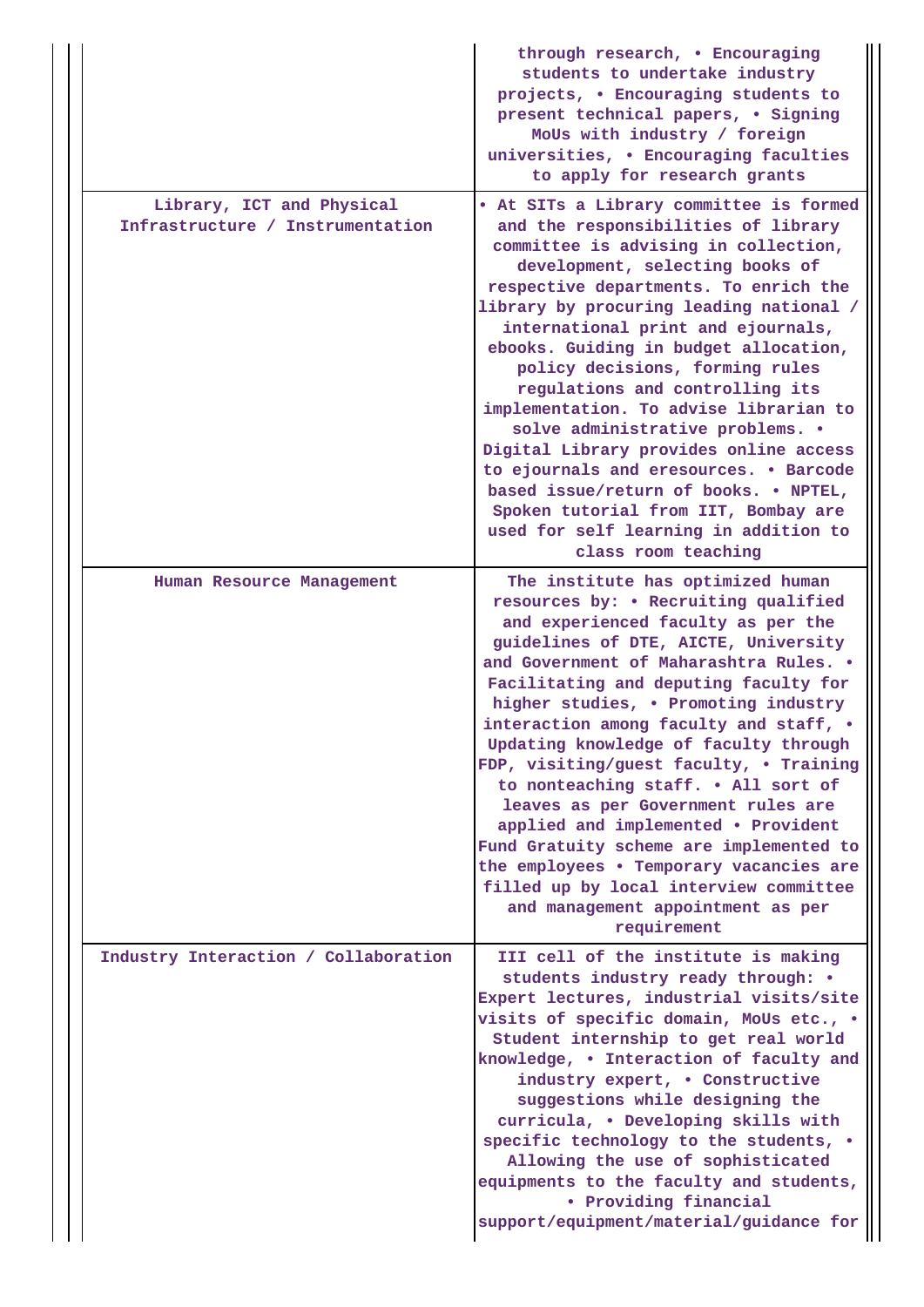|                       | innovative projects, • Participate in<br>teaching programmes, workshops and<br>training programmes organized by the<br>institute to adopt modern / latest<br>technology in industry • Arranging<br>Industrial visits                                                                                                                                 |
|-----------------------|------------------------------------------------------------------------------------------------------------------------------------------------------------------------------------------------------------------------------------------------------------------------------------------------------------------------------------------------------|
| Admission of Students | Online centralized Admission process is<br>set by the Govt. of Maharashtra,<br>Directorate of Technical Education<br>(DTE, Mumbai) is followed and<br>admissions are given as per the<br>prevailing rules set by Govt. For the<br>management quota seats, the seats are<br>allotted purely on merit basis to the<br>students based on their ranking. |

6.2.2 – Implementation of e-governance in areas of operations:

| E-governace area              | Details                                                                                                                                                                                                                                                                                                                                                                                                                              |
|-------------------------------|--------------------------------------------------------------------------------------------------------------------------------------------------------------------------------------------------------------------------------------------------------------------------------------------------------------------------------------------------------------------------------------------------------------------------------------|
| Planning and Development      | There is a Admin Committee which<br>includes members from like, an<br>architect, an engineer, contractor,<br>teachers and office staff to help out<br>with the planning and execution of<br>development/ modifications of the<br>college infrastructure. This committee<br>discusses financial matters regarding<br>needs of departments, budget required<br>and budget sanctioned so as to plan.                                    |
| Administration                | The website displays notices before<br>admission, and reports of recent events<br>conducted by students. Most of the<br>college information is digitally<br>maintained, like student information<br>etc.                                                                                                                                                                                                                             |
| Finance and Accounts          | Planning committee involves the<br>participation of teachers and<br>nonteaching staff. The budget<br>sanctioned to the college is discussed<br>with the committee. Budgets for each<br>department at the beginning of the<br>academic year also form part of the<br>discussions. The Library committee in<br>coordination with all departments takes<br>book requirements and accordingly<br>prepares and plans for the book budget. |
| Student Admission and Support | The Student Council links between the<br>students and the staff. . Academic<br>support is provided to weak students. .<br>The Library welcomes students for<br>reference and study. . A Book Bank is<br>also available. . In case of serious<br>illness, students are visited in<br>hospital by staff and companions. .<br>Financially challenged students receive<br>support through 'Earn and Learn'<br>Scheme.                    |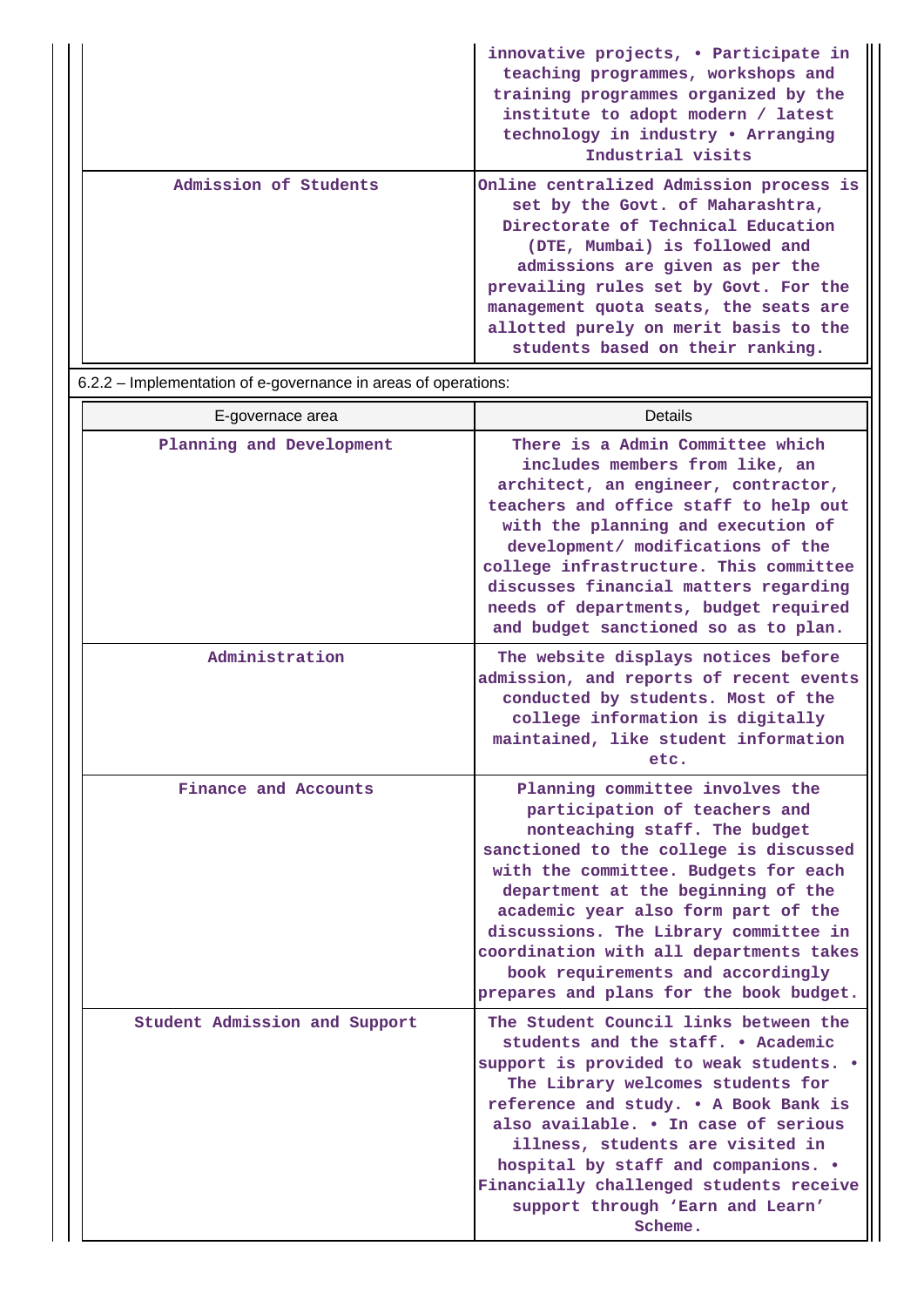| Examination | The University conducts the             |
|-------------|-----------------------------------------|
|             | examination. The schedule is given by   |
|             | the University. As per the schedule the |
|             | examination is carried out in the       |
|             | institute. There are two types of       |
|             | theory exams like in semester exam and  |
|             | end semester exam. Institute also       |
|             | conducts various unit tests and prelim  |
|             | exam. Also mock practical and oral      |
|             | exams are conducted to prepare students |
|             | for University final examinations.      |
|             |                                         |

# **6.3 – Faculty Empowerment Strategies**

 6.3.1 – Teachers provided with financial support to attend conferences / workshops and towards membership fee of professional bodies during the year

| Year                               | Name of Teacher | Name of conference/<br>workshop attended<br>for which financial<br>support provided | Name of the<br>professional body for<br>which membership<br>fee is provided | Amount of support |  |  |
|------------------------------------|-----------------|-------------------------------------------------------------------------------------|-----------------------------------------------------------------------------|-------------------|--|--|
| No Data Entered/Not Applicable !!! |                 |                                                                                     |                                                                             |                   |  |  |

[View File](https://assessmentonline.naac.gov.in/public/Postacc/Faculty_Emp/1287_Faculty_Emp_1570621615.xls)

 6.3.2 – Number of professional development / administrative training programmes organized by the College for teaching and non teaching staff during the year

| Year | Title of the<br>professional<br>development<br>programme<br>organised for<br>teaching staff | Title of the<br>administrative<br>training<br>programme<br>organised for<br>non-teaching<br>staff  | From date  | To Date    | Number of<br>participants<br>(Teaching<br>staff) | Number of<br>participants<br>(non-teaching<br>staff) |
|------|---------------------------------------------------------------------------------------------|----------------------------------------------------------------------------------------------------|------------|------------|--------------------------------------------------|------------------------------------------------------|
| 2019 | <b>NITTTR</b>                                                                               | <b>Assessment</b><br>and<br>Evaluation<br>under<br>Outcome<br><b>Based</b><br>Education<br>(TCT04) | 10/06/2019 | 14/06/2019 | 96                                               | $\mathbf 0$                                          |

 6.3.3 – No. of teachers attending professional development programmes, viz., Orientation Programme, Refresher Course, Short Term Course, Faculty Development Programmes during the year

| Number of teachers<br>who attended | From Date | To date | <b>Duration</b>                                                                                     |  |  |  |
|------------------------------------|-----------|---------|-----------------------------------------------------------------------------------------------------|--|--|--|
| No Data Entered/Not Applicable !!! |           |         |                                                                                                     |  |  |  |
| View File                          |           |         |                                                                                                     |  |  |  |
|                                    |           |         |                                                                                                     |  |  |  |
| Teaching                           |           |         |                                                                                                     |  |  |  |
| <b>Full Time</b><br>Permanent      |           |         | <b>Full Time</b>                                                                                    |  |  |  |
| 149<br>182                         |           | 106     | 106                                                                                                 |  |  |  |
|                                    |           |         | 6.3.4 – Faculty and Staff recruitment (no. for permanent recruitment):<br>Non-teaching<br>Permanent |  |  |  |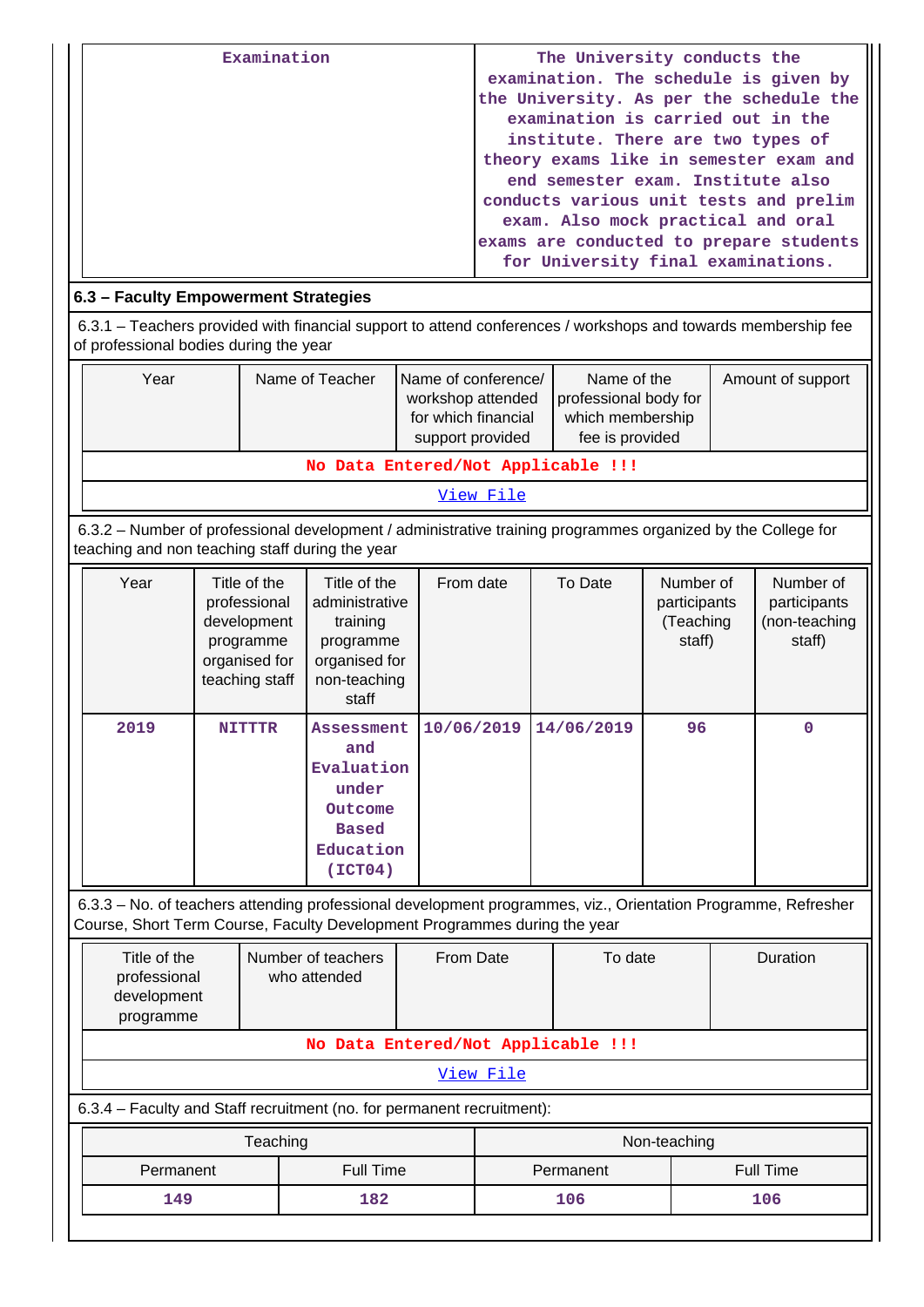| 6.3.5 - Welfare schemes for                                                                                                                                                                                                                                                                                                                                                                           |                                                                                                                                                                                                                                                                                                                                                    |                                     |  |                                                                                                                                     |                                             |  |  |
|-------------------------------------------------------------------------------------------------------------------------------------------------------------------------------------------------------------------------------------------------------------------------------------------------------------------------------------------------------------------------------------------------------|----------------------------------------------------------------------------------------------------------------------------------------------------------------------------------------------------------------------------------------------------------------------------------------------------------------------------------------------------|-------------------------------------|--|-------------------------------------------------------------------------------------------------------------------------------------|---------------------------------------------|--|--|
| Teaching                                                                                                                                                                                                                                                                                                                                                                                              | Non-teaching<br><b>Students</b>                                                                                                                                                                                                                                                                                                                    |                                     |  |                                                                                                                                     |                                             |  |  |
| Gratuity, Group Insurance<br>Scheme                                                                                                                                                                                                                                                                                                                                                                   |                                                                                                                                                                                                                                                                                                                                                    | Gratuity, Group Insurance<br>Scheme |  |                                                                                                                                     | Earn and Learn Scheme,<br>Medical Insurance |  |  |
| 6.4 - Financial Management and Resource Mobilization                                                                                                                                                                                                                                                                                                                                                  |                                                                                                                                                                                                                                                                                                                                                    |                                     |  |                                                                                                                                     |                                             |  |  |
| 6.4.1 - Institution conducts internal and external financial audits regularly (with in 100 words each)                                                                                                                                                                                                                                                                                                |                                                                                                                                                                                                                                                                                                                                                    |                                     |  |                                                                                                                                     |                                             |  |  |
|                                                                                                                                                                                                                                                                                                                                                                                                       | Institute conduct both internal and external audits periodically, There are two<br>separate two committees for both the audits, external audit is done through K.<br>S. Patil auditor. Audit is done basically for following categories: 1. Faculty<br>Salaries and Allowances 2. New Purchase 3. Faculty/Staff Welfare 4. Student<br>Welfare etc. |                                     |  |                                                                                                                                     |                                             |  |  |
| 6.4.2 – Funds / Grants received from management, non-government bodies, individuals, philanthropies during the<br>year(not covered in Criterion III)                                                                                                                                                                                                                                                  |                                                                                                                                                                                                                                                                                                                                                    |                                     |  |                                                                                                                                     |                                             |  |  |
| Name of the non government<br>funding agencies /individuals                                                                                                                                                                                                                                                                                                                                           |                                                                                                                                                                                                                                                                                                                                                    | Funds/ Grnats received in Rs.       |  |                                                                                                                                     | Purpose                                     |  |  |
| <b>STES</b>                                                                                                                                                                                                                                                                                                                                                                                           |                                                                                                                                                                                                                                                                                                                                                    | 1512931                             |  | Grant for seminar/<br>Workshop, Gathering and<br>Cultural Exp., Student<br>Insurance Softskill,<br>Grant for Equipment<br>Techtonic |                                             |  |  |
|                                                                                                                                                                                                                                                                                                                                                                                                       |                                                                                                                                                                                                                                                                                                                                                    | View File                           |  |                                                                                                                                     |                                             |  |  |
| 6.4.3 - Total corpus fund generated                                                                                                                                                                                                                                                                                                                                                                   |                                                                                                                                                                                                                                                                                                                                                    |                                     |  |                                                                                                                                     |                                             |  |  |
|                                                                                                                                                                                                                                                                                                                                                                                                       |                                                                                                                                                                                                                                                                                                                                                    | $\mathbf 0$                         |  |                                                                                                                                     |                                             |  |  |
| 6.5 - Internal Quality Assurance System                                                                                                                                                                                                                                                                                                                                                               |                                                                                                                                                                                                                                                                                                                                                    |                                     |  |                                                                                                                                     |                                             |  |  |
| 6.5.1 - Whether Academic and Administrative Audit (AAA) has been done?                                                                                                                                                                                                                                                                                                                                |                                                                                                                                                                                                                                                                                                                                                    |                                     |  |                                                                                                                                     |                                             |  |  |
| Audit Type                                                                                                                                                                                                                                                                                                                                                                                            | External                                                                                                                                                                                                                                                                                                                                           |                                     |  | Internal                                                                                                                            |                                             |  |  |
| Yes/No                                                                                                                                                                                                                                                                                                                                                                                                |                                                                                                                                                                                                                                                                                                                                                    | Agency                              |  | Yes/No                                                                                                                              | Authority                                   |  |  |
| Academic<br><b>No</b>                                                                                                                                                                                                                                                                                                                                                                                 |                                                                                                                                                                                                                                                                                                                                                    |                                     |  | <b>Yes</b>                                                                                                                          | AMC, IQAC                                   |  |  |
| Administrative<br><b>No</b>                                                                                                                                                                                                                                                                                                                                                                           |                                                                                                                                                                                                                                                                                                                                                    |                                     |  | Yes                                                                                                                                 | AMC                                         |  |  |
| 6.5.2 – Activities and support from the Parent – Teacher Association (at least three)                                                                                                                                                                                                                                                                                                                 |                                                                                                                                                                                                                                                                                                                                                    |                                     |  |                                                                                                                                     |                                             |  |  |
| . Parents who are working with Industry support for guest lectures, sponsored<br>projects and student internships. . ParentTeacher meetings held to know the<br>progress of student. . Parents contacted on a monthly basis regarding low<br>attendance . To get feedback, suggestions for improvement . Support for the<br>welfare of students, teachers and for the development of the institution. |                                                                                                                                                                                                                                                                                                                                                    |                                     |  |                                                                                                                                     |                                             |  |  |
| 6.5.3 – Development programmes for support staff (at least three)                                                                                                                                                                                                                                                                                                                                     |                                                                                                                                                                                                                                                                                                                                                    |                                     |  |                                                                                                                                     |                                             |  |  |
| For supporting staff various skill development programs were organized as<br>mentioned below: 1) Hands on Microsoft Excel 2) Workshop on Stress Management<br>3) Wellness Program by Tej Gyan Foundation                                                                                                                                                                                              |                                                                                                                                                                                                                                                                                                                                                    |                                     |  |                                                                                                                                     |                                             |  |  |
| 6.5.4 – Post Accreditation initiative(s) (mention at least three)                                                                                                                                                                                                                                                                                                                                     |                                                                                                                                                                                                                                                                                                                                                    |                                     |  |                                                                                                                                     |                                             |  |  |
| . IQAC formation . Research Cell established to foster academic research among<br>staff and students . Introduction of skill/capability enhancement courses .<br>Enhanced use of ICT by faculty in the teachinglearning process . Initiatives<br>for a green campus                                                                                                                                   |                                                                                                                                                                                                                                                                                                                                                    |                                     |  |                                                                                                                                     |                                             |  |  |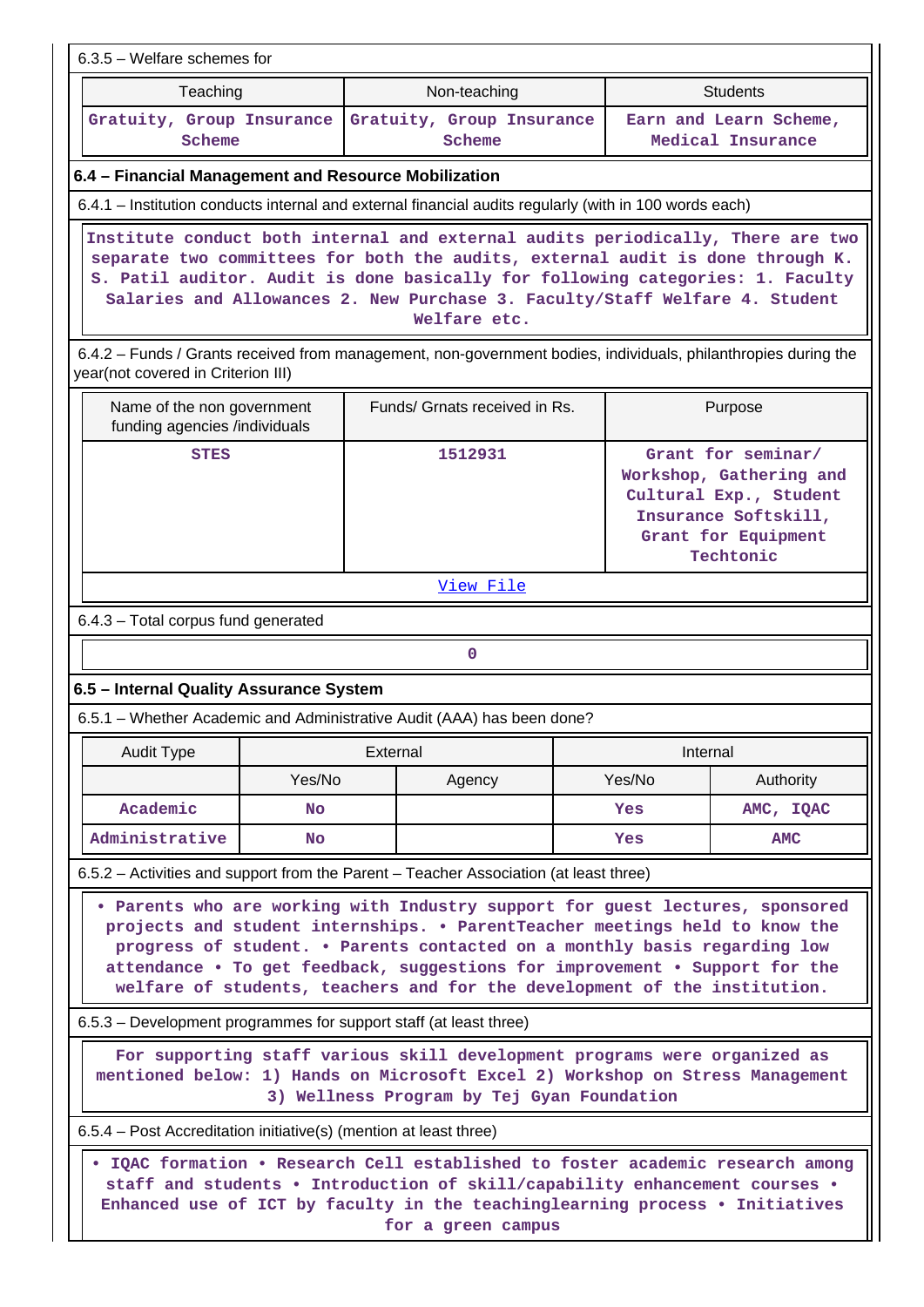| 6.5.5 - Internal Quality Assurance System Details                                                                    |                                                                                             |                                                                                                                                                           |            |                            |                      |                        |                       |                            |                                                     |  |
|----------------------------------------------------------------------------------------------------------------------|---------------------------------------------------------------------------------------------|-----------------------------------------------------------------------------------------------------------------------------------------------------------|------------|----------------------------|----------------------|------------------------|-----------------------|----------------------------|-----------------------------------------------------|--|
|                                                                                                                      |                                                                                             | a) Submission of Data for AISHE portal                                                                                                                    |            | Yes                        |                      |                        |                       |                            |                                                     |  |
|                                                                                                                      |                                                                                             | b) Participation in NIRF                                                                                                                                  |            |                            | Yes                  |                        |                       |                            |                                                     |  |
|                                                                                                                      |                                                                                             | c)ISO certification                                                                                                                                       |            |                            | <b>No</b>            |                        |                       |                            |                                                     |  |
|                                                                                                                      | d)NBA or any other quality audit                                                            |                                                                                                                                                           |            |                            |                      |                        | No                    |                            |                                                     |  |
|                                                                                                                      | 6.5.6 - Number of Quality Initiatives undertaken during the year                            |                                                                                                                                                           |            |                            |                      |                        |                       |                            |                                                     |  |
| Year                                                                                                                 |                                                                                             | Name of quality<br>initiative by IQAC                                                                                                                     |            | Date of<br>conducting IQAC | <b>Duration From</b> |                        | <b>Duration To</b>    |                            | Number of<br>participants                           |  |
| 2018                                                                                                                 |                                                                                             | Departmental<br>Academic<br>Activities                                                                                                                    |            | 18/06/2018                 | 18/06/2018           |                        | 29/03/2019            |                            | 182                                                 |  |
| 2018                                                                                                                 |                                                                                             | Departmental<br>BE Project<br>Review                                                                                                                      |            | 23/08/2018                 | 23/08/2018           |                        | 28/08/2018            |                            | 500                                                 |  |
| 2018                                                                                                                 |                                                                                             | Mid Term<br>Submission                                                                                                                                    |            | 20/08/2018                 | 18/06/2018           |                        | 29/03/2019            |                            | 1800                                                |  |
| 2019                                                                                                                 |                                                                                             | Conduction<br>of Internal<br>Exam                                                                                                                         |            | 20/02/2019                 | 20/02/2019           |                        | 22/02/2019            |                            | 1800                                                |  |
| <b>CRITERION VII - INSTITUTIONAL VALUES AND BEST PRACTICES</b>                                                       |                                                                                             |                                                                                                                                                           |            |                            |                      |                        |                       |                            |                                                     |  |
| 7.1 - Institutional Values and Social Responsibilities                                                               |                                                                                             |                                                                                                                                                           |            |                            |                      |                        |                       |                            |                                                     |  |
| 7.1.1 – Gender Equity (Number of gender equity promotion programmes organized by the institution during the<br>year) |                                                                                             |                                                                                                                                                           |            |                            |                      |                        |                       |                            |                                                     |  |
| Title of the<br>programme                                                                                            |                                                                                             | Period from                                                                                                                                               | Period To  |                            |                      | Number of Participants |                       |                            |                                                     |  |
|                                                                                                                      |                                                                                             |                                                                                                                                                           |            |                            |                      |                        | Female                |                            | Male                                                |  |
| Nirbhay Kanya<br>Abhiyan                                                                                             |                                                                                             | 06/02/2019                                                                                                                                                | 08/02/2019 |                            | 143                  |                        | $\mathbf 0$           |                            |                                                     |  |
| 7.1.2 - Environmental Consciousness and Sustainability/Alternate Energy initiatives such as:                         |                                                                                             |                                                                                                                                                           |            |                            |                      |                        |                       |                            |                                                     |  |
|                                                                                                                      |                                                                                             | Percentage of power requirement of the University met by the renewable energy sources                                                                     |            |                            |                      |                        |                       |                            |                                                     |  |
|                                                                                                                      |                                                                                             | Celebration of days to inculcate environmental consciousness among students<br>through celebrating days such as Environment Day, Earth Day and Water Day. |            |                            |                      |                        |                       |                            |                                                     |  |
| 7.1.3 - Differently abled (Divyangian) friendliness                                                                  |                                                                                             |                                                                                                                                                           |            |                            |                      |                        |                       |                            |                                                     |  |
|                                                                                                                      | Item facilities                                                                             |                                                                                                                                                           |            | Yes/No                     |                      |                        |                       | Number of beneficiaries    |                                                     |  |
|                                                                                                                      | Ramp/Rails                                                                                  |                                                                                                                                                           |            | Yes                        |                      |                        |                       | 0                          |                                                     |  |
|                                                                                                                      | Provision for lift                                                                          |                                                                                                                                                           |            | Yes                        |                      |                        |                       | $\mathbf{0}$               |                                                     |  |
| <b>Rest Rooms</b>                                                                                                    |                                                                                             |                                                                                                                                                           |            |                            | Yes                  |                        |                       | $\mathbf 0$                |                                                     |  |
| 7.1.4 – Inclusion and Situatedness                                                                                   |                                                                                             |                                                                                                                                                           |            |                            |                      |                        |                       |                            |                                                     |  |
| Year                                                                                                                 | Number of<br>initiatives to<br>address<br>locational<br>advantages<br>and disadva<br>ntages | Number of<br>initiatives<br>taken to<br>engage with<br>and<br>contribute to<br>local                                                                      |            | Date                       | Duration             |                        | Name of<br>initiative | <b>Issues</b><br>addressed | Number of<br>participating<br>students<br>and staff |  |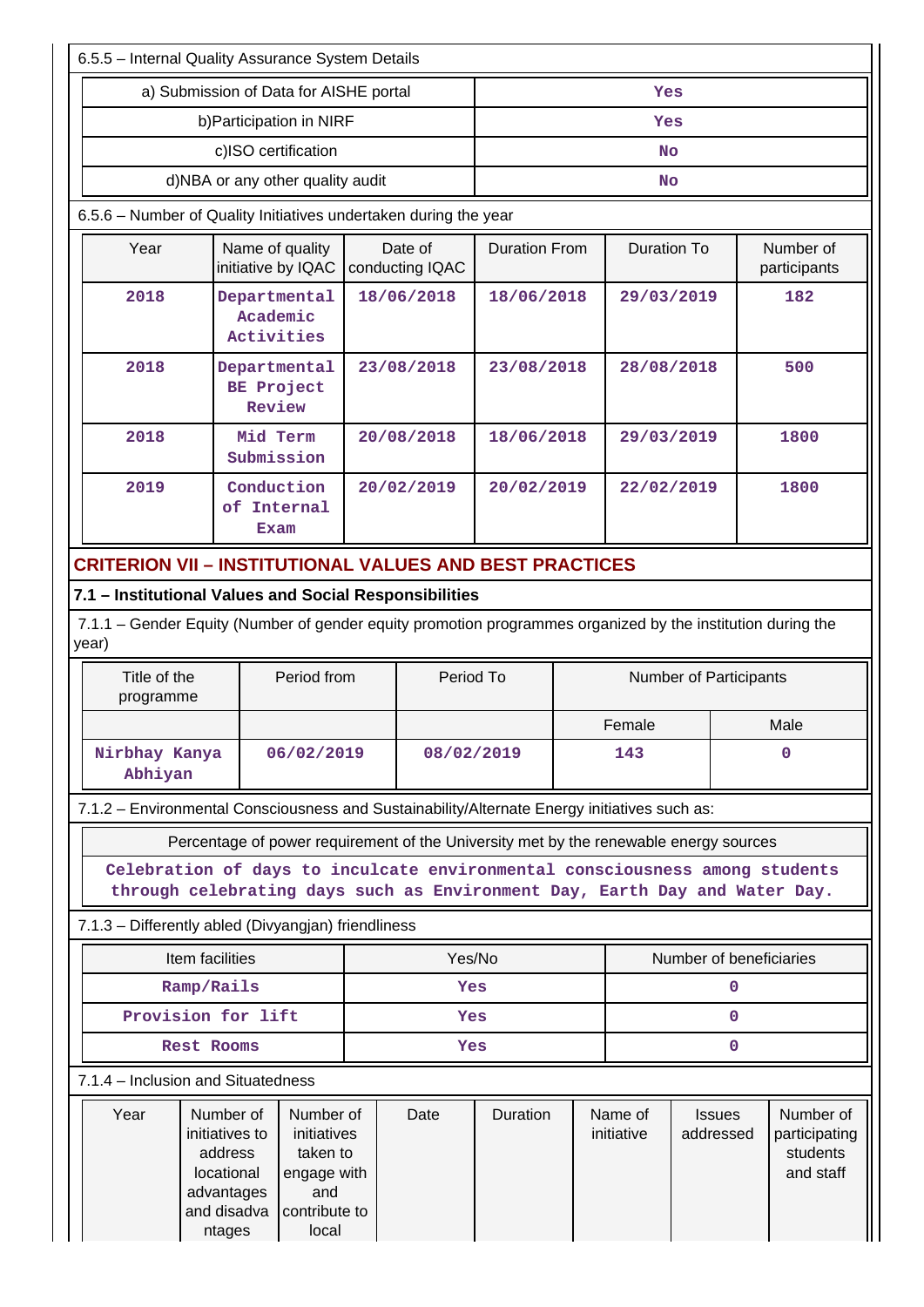| community                                                                                         |                                    |                                                                                                                                                                                                                                                                                                                                                                                                                                                                                                                                                                                                                                                                                                                                                                                                                                                                                                                                    |
|---------------------------------------------------------------------------------------------------|------------------------------------|------------------------------------------------------------------------------------------------------------------------------------------------------------------------------------------------------------------------------------------------------------------------------------------------------------------------------------------------------------------------------------------------------------------------------------------------------------------------------------------------------------------------------------------------------------------------------------------------------------------------------------------------------------------------------------------------------------------------------------------------------------------------------------------------------------------------------------------------------------------------------------------------------------------------------------|
|                                                                                                   | No Data Entered/Not Applicable !!! |                                                                                                                                                                                                                                                                                                                                                                                                                                                                                                                                                                                                                                                                                                                                                                                                                                                                                                                                    |
| 7.1.5 - Human Values and Professional Ethics Code of conduct (handbooks) for various stakeholders |                                    |                                                                                                                                                                                                                                                                                                                                                                                                                                                                                                                                                                                                                                                                                                                                                                                                                                                                                                                                    |
| Title                                                                                             | Date of publication                | Follow up(max 100 words)                                                                                                                                                                                                                                                                                                                                                                                                                                                                                                                                                                                                                                                                                                                                                                                                                                                                                                           |
| <b>TCT</b>                                                                                        | 18/07/2018                         | The college timesTCT is<br>an unique activity run by<br>students for the students<br>in Sinhgad Institute Of<br>Technology And Science<br>Narhe of Sinhgad<br><b>Technical Education</b><br>Society. It works under<br>the guidance of Principal<br>Dr. R. S. Prasad, Prof.<br>D.E. Upasani HOD of ETC<br>dept. and with support of<br>Alumni Association Of<br>Sinhgad Institute Of<br>Technology And Science.<br>TCT Founder Prashant<br>Rakh, Arundhati Naikvade,<br>Nishad Nahatkar and Rohan<br>Gadgil got united for a<br>new aim named TCT (The<br>College Times). That aim<br>was to create awareness<br>amongst college students<br>about current technical<br>and educational system<br>updates. Initially there<br>were just a team of five<br>members and now its a<br>team of more than 100<br>members. TCT is not just<br>a newspaper but also a<br>team that organizes<br>cultural and social<br>events every year. |
| Juvenilia                                                                                         | 18/03/2019                         | <b>JUVENILIA 2k11, our</b><br>college magazine brings<br>out the essence of<br>S.I.T.S and puts to<br>display the talents<br>within our college and<br>also gives an opportunity<br>to collegians to prove<br>their worth as it is a<br>University of Pune level<br>competition. The<br>institute publishes an<br>annual magazine<br>"JUVENILIA". This College<br>Magazine sends a positive<br>signal to the faculty,<br>staff, students and the<br>persons who are                                                                                                                                                                                                                                                                                                                                                                                                                                                                |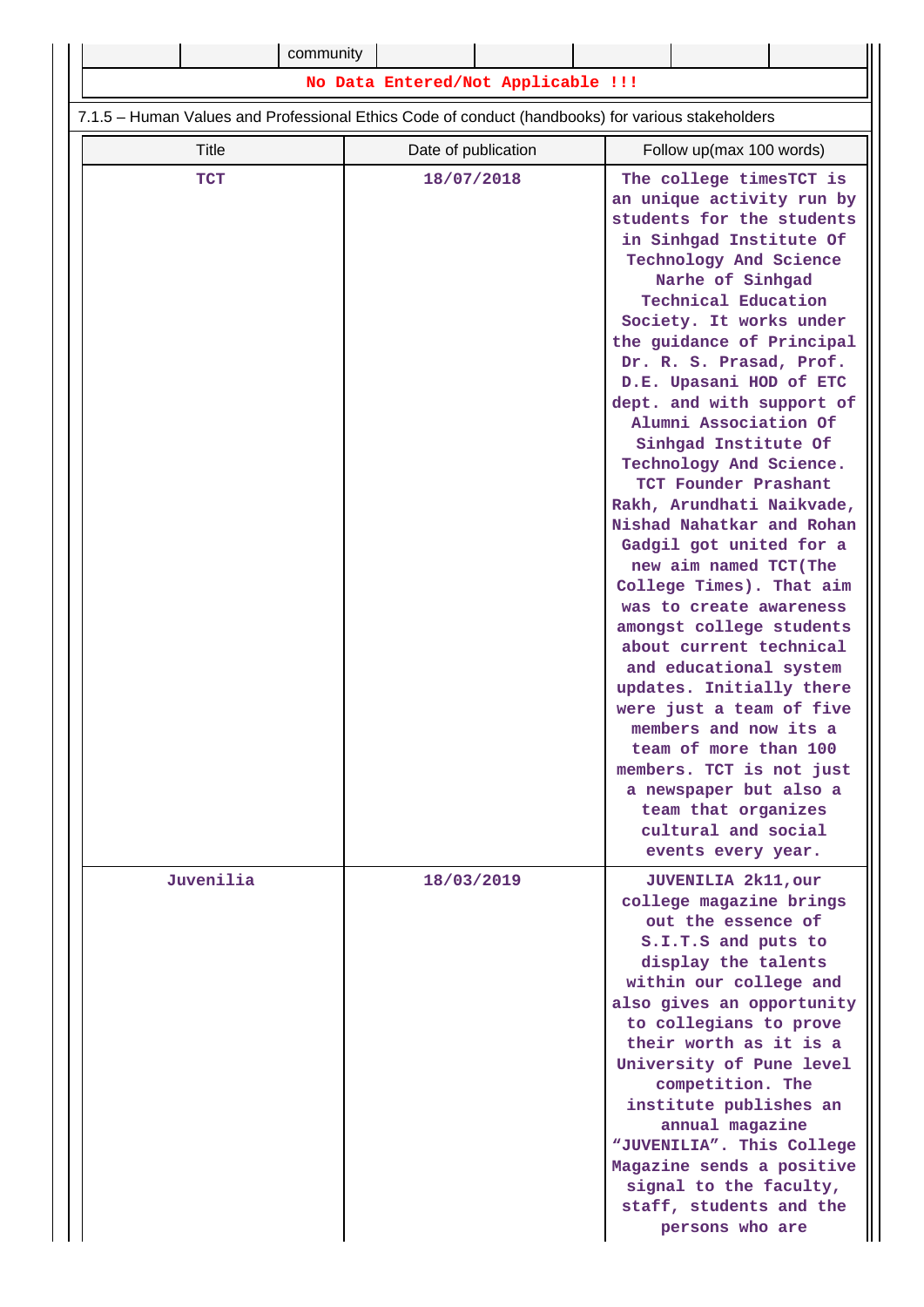|  | interested in the         |
|--|---------------------------|
|  | educational and literary  |
|  | activities. A magazine is |
|  | like a mirror which       |
|  | reflects the clear        |
|  | picture of all sorts of   |
|  | activities undertaken by  |
|  | the institution and       |
|  | develops writing skills   |
|  | among students in         |
|  | particular and teaching   |
|  | faculty in general. This  |
|  | magazine encourages       |
|  | students to become a part |
|  | of the magazine by        |
|  | publishing their          |
|  | articles, poems,          |
|  | technical content, jokes, |
|  | experiences, art etc. The |
|  | magazine provides a       |
|  | platform for the students |
|  | to showcase their         |
|  | creative talents. The     |
|  | institute magazine has    |
|  | won the SPPU level best   |
|  | magazine prize in the     |
|  | Academic Year 201213.     |

#### 7.1.6 – Activities conducted for promotion of universal Values and Ethics

| Activity            | Duration From | Duration To | Number of participants |
|---------------------|---------------|-------------|------------------------|
| Institute Rule Book | 12/06/2018    | 15/06/2018  | 20                     |

7.1.7 – Initiatives taken by the institution to make the campus eco-friendly (at least five)

 **1) Tree plantation in and around the campus, 2) Implementation of solar water heating system to reduce power consumption on water heating. 3) The class rooms are spacious with good ventilation which requires less use tubelights causes minimized power consumption. 4) Students and Staff are requested to switch off the fans and lights when not in use. 5) Swach Bharat Abhiyan**

### **7.2 – Best Practices**

7.2.1 – Describe at least two institutional best practices

 **Describe at least two institutional best practices Upload details of two best practices successfully implemented by the institution as per NAAC format in your institution website, provide the link • Various enrichment courses for development • Value Education classes for all students • A Facebook page for the institution has been created with the idea of hosting details of the activities of the college • The college has been the pioneer in establishing SMS gateway used to send intimation to parents about their ward's performance and attendance detail regularly • A group in Whatsapp is created for faculty as well as the students department wise to have instant communication regarding placement activities. • A college magazine is released annually containing student achievement, articles. • College newsletter is published once in a year containing faculty achievements, students participation and events conducted • TG scheme introduced wherein a TG (mentor) appointed for a batch of 20 students to look after the students in regards to academics and other aspects. •**

**Remedial sessions for slow learners III Cell is very active in the institute**